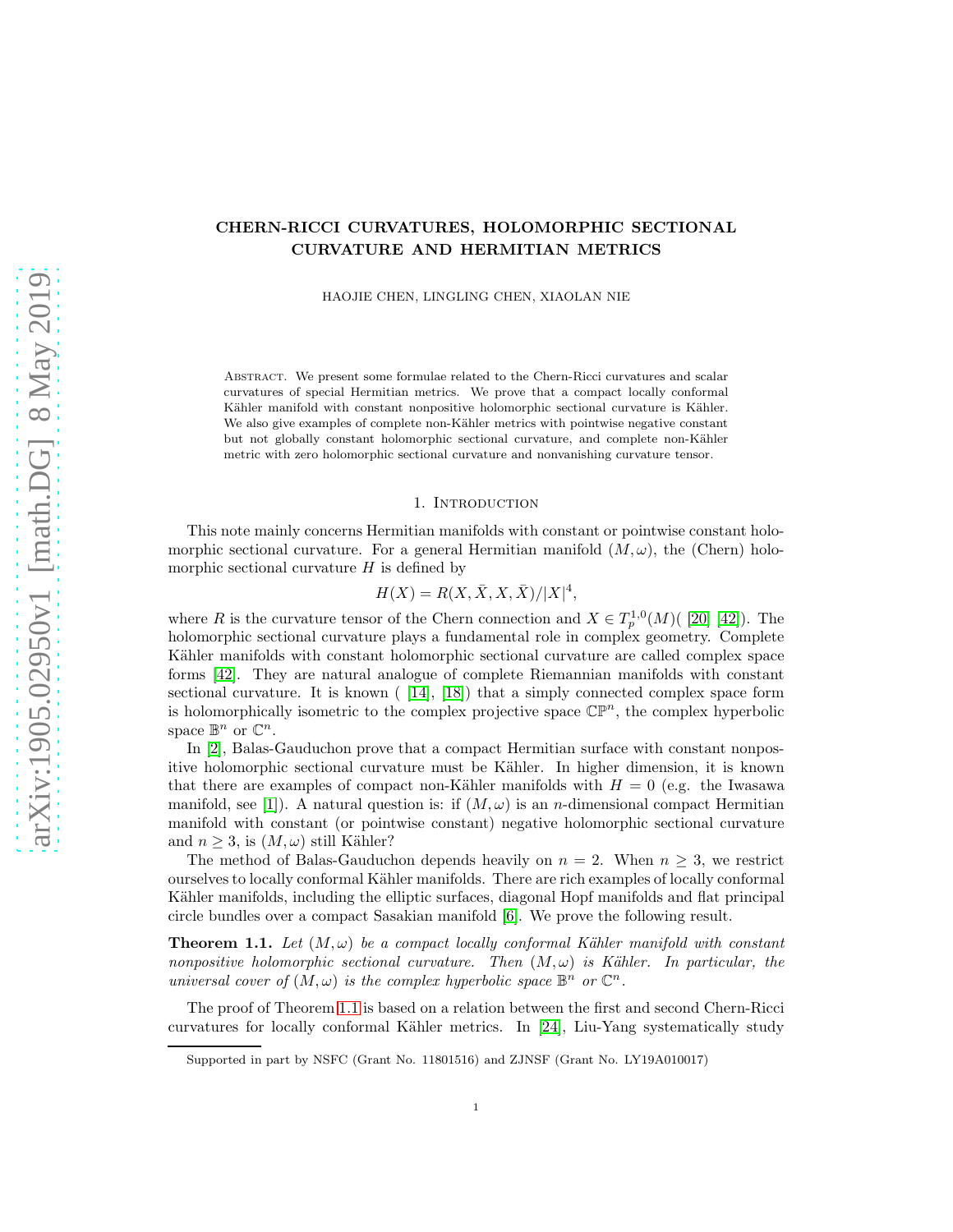a variety of Ricci curvatures on a Hermitian manifold. Among other results, they derive explicit relations between all kinds of Ricci curvatures on general Hermitian manifolds. In the locally conformal Kähler case, we can get a simpler formula (see Proposition [3.2\)](#page-9-0). Then we are able to reduce the theorem to the conformally Kähler case. Actually we prove the following result under the more general pointwise constant condition.

<span id="page-1-2"></span>**Theorem 1.2.** Let  $(M, \omega)$  be a compact locally conformal Kähler manifold with pointwise *nonpositive constant holomorphic sectional curvature. Then* (M, ω) *is globally conformal K¨ahler.*

We remark that Vaisman [\[33\]](#page-17-5) has proved that a locally conformal Kähler metric with pointwise constant (Chern) sectional curvature is either globally conformal Kähler or has vanishing first Chern class. The constancy of sectional curvature is of course stronger than the constancy of holomorphic sectional curvature. For example, the sectional curvatures of  $\mathbb{CP}^n$  and  $\mathbb{B}^n$   $(n \geq 2)$  are not pointwise constant.

An important class of locally conformal Kähler manifolds is called Vaisman manifolds, whose Lee form is parallel with respect to the Levi-Civita connection. It is shown [\[27\]](#page-17-6) that a Vaisman metric on a compact manifold must be Gauduchon. Then we obtain

<span id="page-1-3"></span>Corollary 1.3. *A compact Vaisman manifold with pointwise nonpositive constant holomorphic sectional curvature is Kähler.* 

Considering the constancy of holomorphic sectional curvature, a natural question is: does the pointwise constancy of  $H$  imply the global constancy?

When  $\omega$  is Kähler and  $n \geq 2$ , it is always true by the Schur's Lemma, as  $\omega$  is Kähler-Einstein and H is constant multiple of the scalar curvature (see Proposition [3.4\)](#page-10-0). If  $\omega$  is non-Kähler, we construct counterexamples showing that the Schur type result does not hold in general (example [3.8\)](#page-13-0).

<span id="page-1-0"></span>**Proposition 1.4.** *There exist non-Kähler, conformally flat metrics on*  $\mathbb{C}^n(n \geq 2)$  *with pointwise negative constant (or pointwise positive constant) but not globally constant holomorphic sectional curvature. In the negative case, the metric is complete.*

Remark 1.5. If the holomorphic sectional curvature is defined using the Levi-Civita connection, it is Gray-Vanheche [\[13\]](#page-17-7) who first discovered that the Schur type result does not hold in non-Kähler setting. Since the Levi-Civita connection coincides with the Chern connection if and only if the metric is Kähler, our result are obviously different from theirs. We refer to [\[13\]](#page-17-7) [\[28\]](#page-17-8) [\[29\]](#page-17-9) and the references therein for more results and development in that direction. Also see [\[22\]](#page-17-10) for some recent results on almost Kähler 4-manifolds with constant nonnegative (Chern) holomorphic sectional curvature.

Using the conformal change technique, we also show the following (see example [3.9\)](#page-13-1).

<span id="page-1-1"></span>**Proposition 1.6.** *There exist complete non-Kähler, conformal Kähler metric on*  $\mathbb{C}^n$  ( $n \geq 2$ ) *with zero holomorphic sectional curvature but nonvanishing curvature tensor.*

To the authors' knowledge, all the previously known examples of non-Kähler manifolds with  $H = 0$  have vanishing curvature (the quotient of complex Lie groups, see [\[3\]](#page-16-2)). Our example implies that the holomorphic sectional curvature does not necessarily determine the curvature tensor of a Hermitian metric. Also, it shows that the compactness condition in Theorem [1.1](#page-0-0) can not be replaced by completeness in the  $H = 0$  case. It would be an interesting question to study whether there exist similar examples as in Propostion [1.4](#page-1-0) and Proposition [1.6](#page-1-1) on compact manifolds.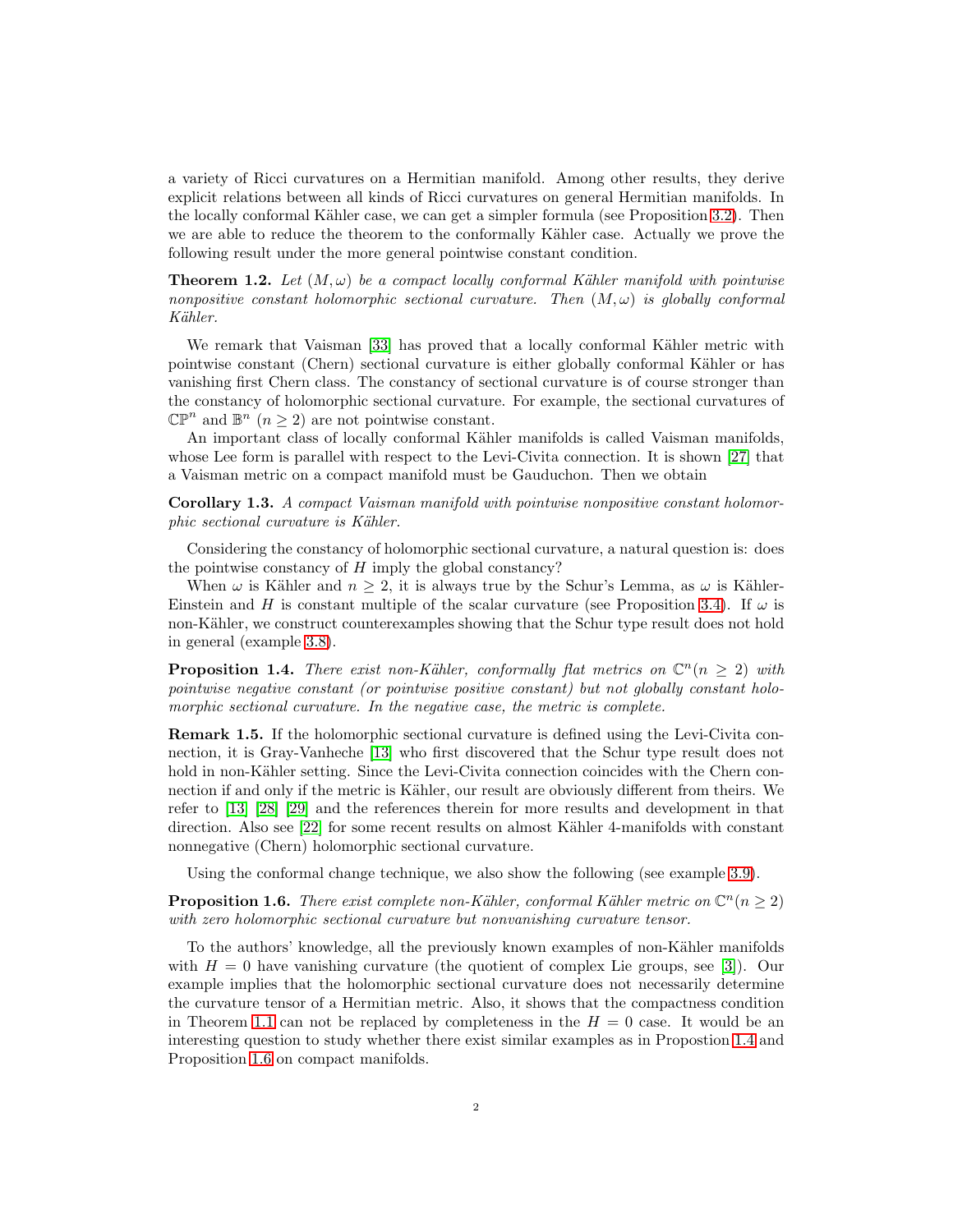We also discuss another notion of special Hermitian metrics, which is called the k-Gauduchon metric. It is introduced by Fu-Wang-Wu in [\[8\]](#page-17-11) as a generalization of the Gauduchon metric. A k-Gauduchon metric is a Hermitian metric satisfying

$$
\sqrt{-1}\partial\bar{\partial}\omega^k \wedge w^{n-k-1} = 0.
$$

In particular, a pluriclosed metric (i.e.  $\partial \bar{\partial}\omega = 0$ ) is 1-Gauduchon, while an Astheno-Kähler metric (i.e.  $\partial \bar{\partial} \omega^{n-2} = 0$ ) is  $(n-2)$ -Gauduchon. We have the following characterization.

<span id="page-2-0"></span>**Proposition 1.7.** Let  $(M, \omega)$  be an *n*-dimensional Hermitian manifold  $(n \geq 3)$  and k be *an integer such that*  $1 \leq k \leq n-1$ *. Then the following are equivalent:* 

(1)  $\omega$  *is k*-Gauduchon;

(2) 
$$
s - \hat{s} = \frac{k-1}{n-2} |\partial^* \omega|^2 + \frac{n-1-k}{n-2} |\partial \omega|^2
$$
.

Remark 1.8. Another characterization in terms of scalar curvatures of the Bismut connection (also called the Strominger connection [\[41\]](#page-18-1)) is obtained in [\[9\]](#page-17-12). A direct corollary is that if  $(M, \omega)$  is k-Gauduchon, then  $s \geq \hat{s}$ .

We mention that recently there have been breakthroughs on negative or positive holomorphic sectional curvatures on Kähler manifolds. A conjecture of Yau on negative holomorphic sectional curvature and ampleness of the canonical bundle has been confirmed [\[32\]](#page-17-13) [\[36\]](#page-18-2)(see also [\[5\]](#page-16-3), [\[15\]](#page-17-14), [\[16\]](#page-17-15), [\[17\]](#page-17-16), [\[35\]](#page-18-3), [\[37\]](#page-18-4), [\[40\]](#page-18-5) e.t.c. for some earlier work and further generalizations). Also, another conjecture of Yau which says a compact Kähler manifold with positive holomorphic sectional curvature must be projective and rationally connected is proved by Yang [\[39\]](#page-18-6) (see [\[25\]](#page-17-17) for related work). A compact Hermitian manifold with negative holomorphic sectional curvature is Kobayashi hyperbolic [\[12\]](#page-17-18). Its canonical bundle is also conjectured to be ample (see [\[21\]](#page-17-19) [\[40\]](#page-18-5) for some recent progress).

The structure of the paper is as follows. In section 2, we give some background of Hermitian geometry. In section 3, we prove Theorem [1.1,](#page-0-0) Theorem [1.2](#page-1-2) and give the examples mentioned above (see examples [3.8,](#page-13-0) [3.9,](#page-13-1) [3.10\)](#page-13-2). Finally, we study some properties of the k-Gauduchon metric and prove Proposition [1.7](#page-2-0) (see Proposition [4.5\)](#page-15-0).

Acknowlegements. The first-named author and the third-named author would like to thank Professors Jixiang Fu and Xiaokui Yang for helpful discussions. They are also grateful to Professors Jiaping Wang and Fangyang Zheng for their encouragement and helpful suggestions.

### 2. Torsion one form and Ricci curvatures

In this section, we give some background materials in Hermitian geometry. We will present some formulae related to the Chern connection. The readers are referred to [\[4\]](#page-16-4), [\[23\]](#page-17-20), [\[24\]](#page-17-4), [\[34\]](#page-17-21), [\[38\]](#page-18-7) and [\[42\]](#page-18-0) for more details. We remark that we do not make use of any good coordinates in our discussion. We will use Einstein summation notation throughout the paper.

## 2.1. Operators on Hermitian manifolds.

Let  $(M, g)$  be a 2n-dimensional Riemannian manifold. Write  $g = g_{ij} dx^{i} dx^{j}$ , where  $(x^1, x^2, ..., x^{2n})$  is a local coordinate on M. Denote  $(g^{ij})$  the inverse matrix of  $(g_{ij})$ ,  $1 \le i, j \le n$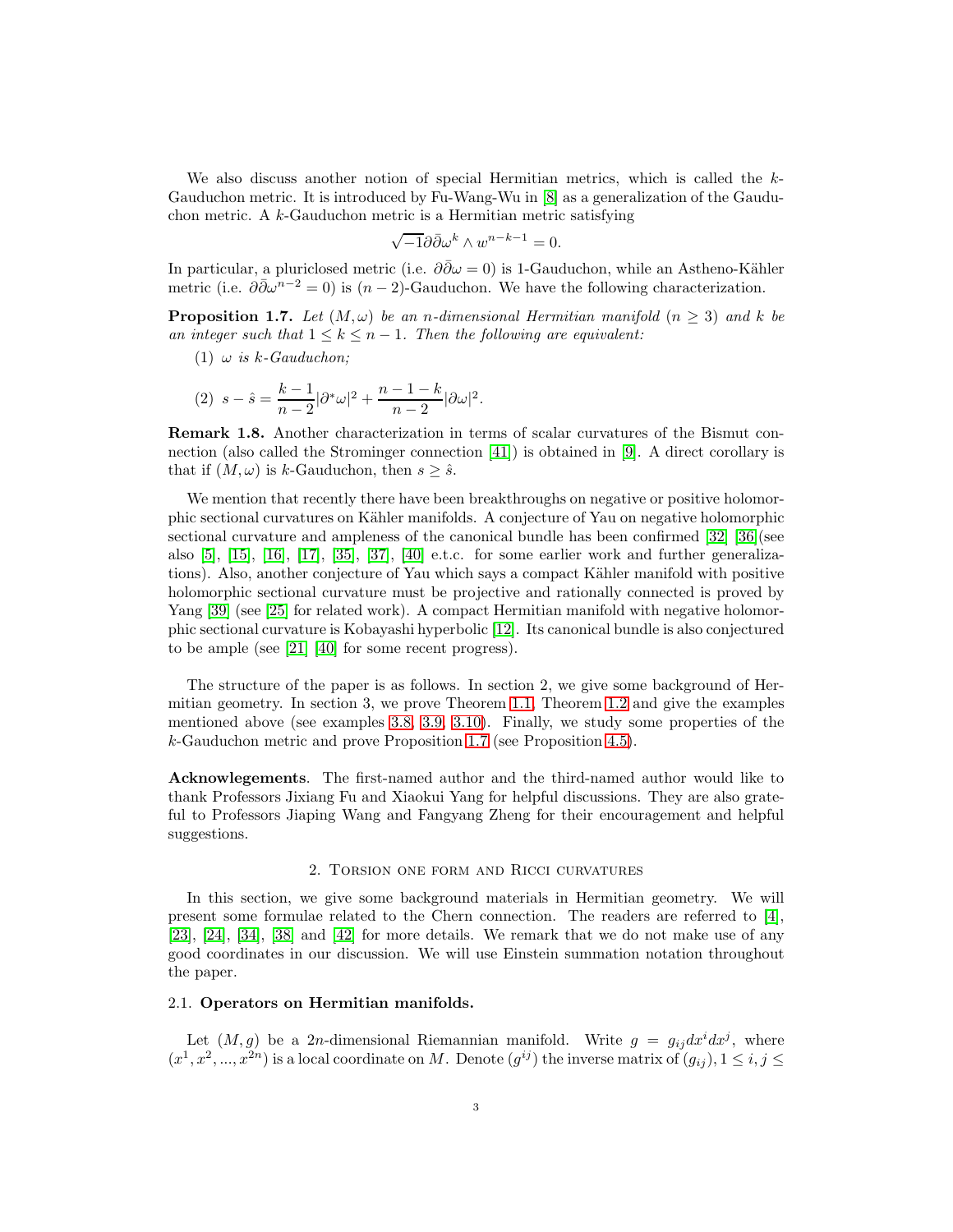2n. Then g induces an inner product  $\langle , \rangle$  on the cotangent bundle  $T^*M$  by  $\langle dx^i, dx^j \rangle = g^{ij}$ . Let  $\Lambda^k T^*M$ ,  $1 \leq k \leq 2n$  be the bundle of real k-forms. The inner product induced by g on  $\Lambda^kT^*M$  is:

$$
\langle \alpha_1 \wedge \ldots \wedge \alpha_k, \beta_1 \wedge \ldots \wedge \beta_k \rangle = \det(\langle \alpha_i, \beta_j \rangle), \quad \alpha_i, \beta_j \in T^*M. \tag{2.1}
$$

Equivalently,

<span id="page-3-1"></span><span id="page-3-0"></span>
$$
\langle \varphi, \psi \rangle = \frac{1}{k!} g^{i_1 j_1} \dots g^{i_k j_k} \varphi_{i_1 \dots i_k} \psi_{j_1 \dots j_k}, \qquad (2.2)
$$

for

$$
\varphi=\frac{1}{k!}\varphi_{i_1...i_k}dx^{i_1}\wedge...\wedge dx^{i_k},\qquad \psi=\frac{1}{k!}\psi_{j_1...j_k}dx^{j_1}\wedge...\wedge dx^{j_k},
$$

where  $\varphi_{i_1...i_k}$  is skew symmetric in  $i_1,...,i_k$  and  $\psi_{j_1...j_k}$  is skew symmetric in  $j_1,...,j_k$ . For  $X \in TM$  and  $\varphi \in \Lambda^k T^*M$ , define the contraction (or interior product)  $\iota_X \varphi \in \Lambda^{k-1} T^*M$  by

$$
\iota_X \varphi(X_1, ..., X_{k-1}) := \varphi(X, X_1, ..., X_{k-1}).
$$

We have

$$
\iota_X(\alpha_1 \wedge \ldots \wedge \alpha_k) = \sum_{i=1}^k (-1)^{i-1} \alpha_i(X) \alpha_1 \wedge \ldots \wedge \alpha_{i-1} \wedge \alpha_{i+1} \wedge \ldots \wedge \alpha_k.
$$

Denote  $\tilde{X} = g(X, \cdot) \in T^*M$  the metric dual of X, then we have

<span id="page-3-2"></span>
$$
\langle \iota_X \varphi, \psi \rangle = \langle \varphi, X \wedge \psi \rangle \tag{2.3}
$$

for  $\varphi \in \wedge^{k+1}T^*M$  and  $\psi \in \wedge^kT^*M$ . Indeed, if  $\varphi = \alpha_1 \wedge ... \wedge \alpha_{k+1}, \psi = \beta_1 \wedge ... \wedge \beta_k, \alpha_i, \beta_j \in$  $T^*M$ , from  $(2.1)$  we get

$$
\langle \varphi, \widetilde{X} \wedge \psi \rangle = \sum_{i=1}^{k+1} (-1)^{i-1} \langle \alpha_i, \widetilde{X} \rangle \langle \alpha_1 \wedge \dots \widehat{\alpha_i} \wedge \dots \wedge \alpha_{k+1}, \beta_1 \wedge \dots \wedge \beta_k \rangle
$$
  
= 
$$
\langle \sum_{i=1}^{k+1} (-1)^{i-1} \alpha_i(X) \alpha_1 \wedge \dots \widehat{\alpha_i} \wedge \dots \alpha_{k+1}, \beta_1 \wedge \dots \beta_k \rangle
$$
  
= 
$$
\langle \iota_X \varphi, \psi \rangle.
$$

The general case follows by linear expansion.

Now assume that  $(M, J)$  is a complex manifold. If the Riemannian metric q satisfies  $g(X, Y) = g(JX, JY)$  for all  $X, Y \in TM$ , then g is called a Hermitian metric. Let  $TM^{\mathbb{C}} =$  $TM \otimes_{\mathbb{R}} \mathbb{C}$  be the complexified tangent bundle. Denote h the C-linear extension of g to  $TM^{\mathbb{C}}$ . The fundamental (1, 1) form associated to h is given by  $\omega(X, Y) = g(JX, Y)$ . Locally,

$$
\omega=\sqrt{-1}h_{i\overline{j}}dz^i\wedge d\overline{z}^j,
$$

where  $(z^1, z^2, ..., z^n)$  is a local holomorphic coordinate and  $h_{i\bar{j}} = h\left(\frac{\partial}{\partial z}\right)$  $\frac{\partial}{\partial z^i}, \frac{\partial}{\partial \bar z}$  $\partial \bar{z}^j$  $\overline{ }$ . We also refer to  $(M, \omega)$  as a Hermitian manifold.

Let  $\Omega^{p,q}M$  be the space of  $(p,q)$  form on  $M, 1 \leq p,q \leq n$ . Extend the inner product  $\langle \cdot, \cdot \rangle$ on  $\Lambda^k T^*M$  to  $\Omega^{p,q}M$  in the following way:

$$
\langle b\varphi_1 + c\varphi_2, \psi \rangle = b\langle \varphi_1, \psi \rangle + c\langle \varphi_2, \psi \rangle,
$$
  

$$
\langle \varphi, b\psi_1 + c\psi_2 \rangle = \bar{b}\langle \varphi, \psi_1 \rangle + \bar{c}\langle \varphi, \psi_2 \rangle,
$$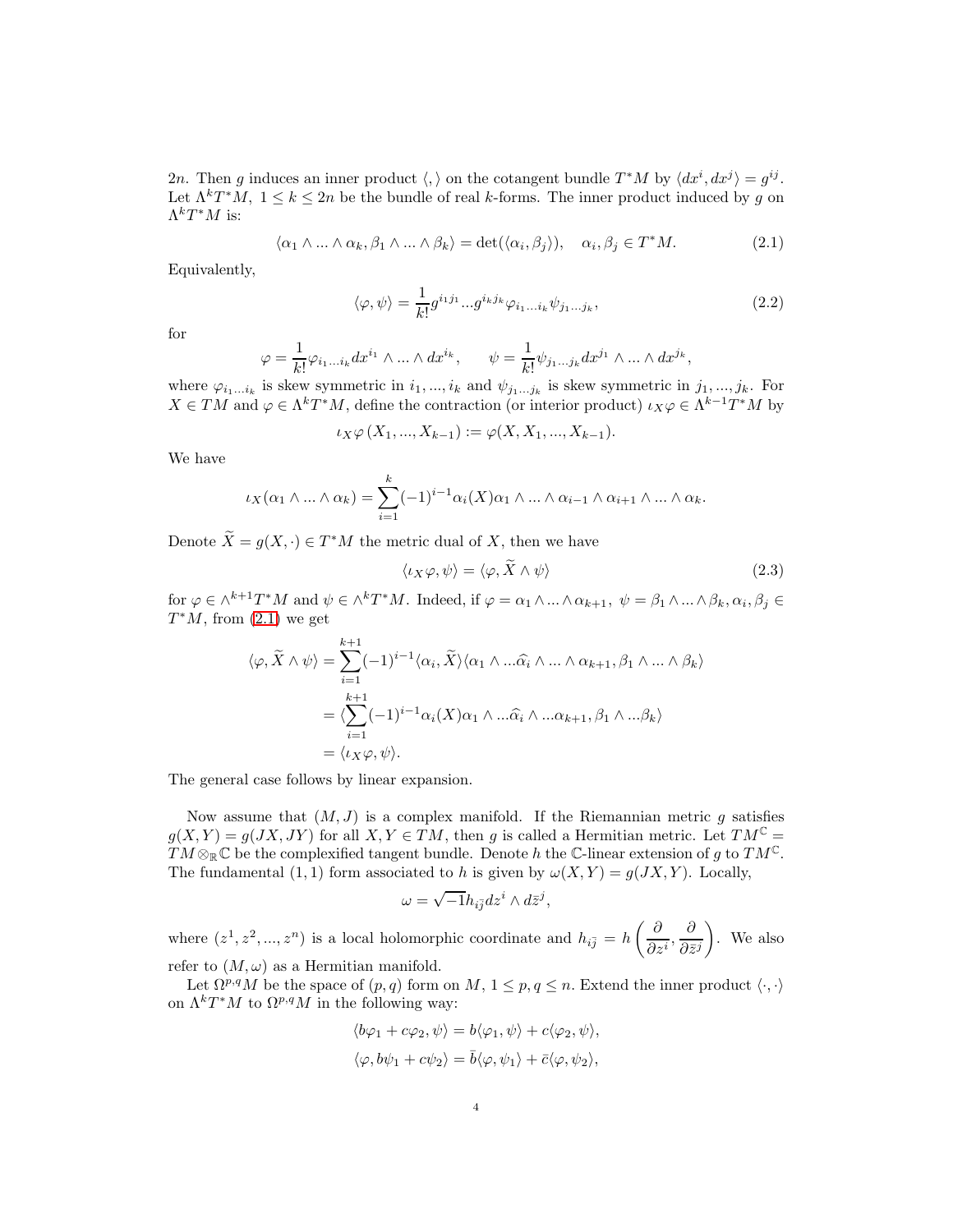for  $b, c \in \mathbb{C}$  and  $\varphi_i, \psi_i \in \Lambda^k T^*M$ . By this extension, for example,

$$
\langle dz^i, dz^j \rangle = h^{i\bar{j}},
$$

where  $(h^{i\bar{j}})$  is the (transposed) inverse matrix of  $(h_{i\bar{j}})$  (see [\[24\]](#page-17-4) for more details about the relation between  $g_{i\bar{j}}$  and  $h_{i\bar{j}}$ ). Also  $\langle \varphi, \psi \rangle = \langle \psi, \varphi \rangle$ . Write  $(p, q)$  forms  $\varphi$  and  $\psi$  in local coordinates:

$$
\begin{split} \varphi&=\frac{1}{p!q!}\varphi_{i_1...i_p\overline{l_1}...\overline{l_q}}dz^{i_1}\wedge...\wedge dz^{i_p}\wedge d\bar{z}^{l_1}\wedge...\wedge d\bar{z}^{l_q}\\ \psi&=\frac{1}{p!q!}\psi_{j_1...j_p\overline{k_1}...\overline{k_q}}dz^{j_1}\wedge...\wedge dz^{j_p}\wedge d\bar{z}^{k_1}\wedge...\wedge d\bar{z}^{k_q}, \end{split}
$$

where  $\varphi_{i_1...i_p\overline{l_1}...\overline{l_q}}$  is skew symmetric in  $i_1,...,i_p$  and skew symmetric in  $l_1,...,l_q$  (similarly for  $\psi_{j_1...j_p\overline{k_1}...\overline{k_q}}$ . Then

$$
\langle \varphi, \psi \rangle = \frac{1}{p!q!} h^{i_1 \bar{j_1}} \dots h^{i_p \bar{j_p}} h^{k_1 \bar{l_1}} \dots h^{k_q \bar{l_q}} \varphi_{i_1 \dots i_p \bar{l_1} \dots \bar{l_q}} \psi_{j_1 \dots j_p \bar{k_1} \dots \bar{k_q}}.
$$
(2.4)

This extends the formula [\(2.2\)](#page-3-1).

Let dv be the volume form of  $g$ , the total inner product is defined to be

$$
(\varphi,\psi)=\int_M\langle\varphi,\psi\rangle dv.
$$

Denote  $|\varphi|^2 = \langle \varphi, \varphi \rangle$ . The total norm is

$$
||\varphi||^2=\int_M |\varphi|^2 dv.
$$

The Hodge  $*$  operator is the unique operator determined by g satisfying the following:

$$
*: \Lambda^k T^* M \to \Lambda^{2n-k} T^* M, \quad \varphi \wedge * \psi = \langle \varphi, \psi \rangle dv,
$$

where  $\varphi, \psi \in \Lambda^k T^*M$ . It is extended C-linearly to complex forms and satisfies:

$$
*:\Omega^{p,q}M\to\ \Omega^{n-q,n-p}M,\quad \varphi\wedge *\overline{\psi}=\langle\varphi,\psi\rangle dv
$$

for  $\varphi, \psi \in \Omega^{p,q}M$  and  $dv = \frac{\omega^n}{n!}$  $\frac{\infty}{n!}$ . Also, we have

$$
\overline{\ast \varphi} = \ast \overline{\varphi}, \quad \ast \ast \varphi = (-1)^{p+q} \varphi, \quad \langle \ast \varphi, \ast \psi \rangle = \langle \varphi, \psi \rangle.
$$

The formal adjoint operators  $\partial^*, \bar{\partial}^*$  are given by

$$
(\partial \varphi, \psi) = (\varphi, \partial^* \psi), \qquad (\bar{\partial} \varphi, \psi) = (\varphi, \bar{\partial}^* \psi).
$$

It is well known that

 $\partial^* = - * \bar{\partial} *$ ,  $\bar{\partial}^* = - * \partial *$ 

on compact Hermtian manifolds. Write  $\iota_j \varphi = \iota_{\frac{\partial}{\partial z^j}} \varphi$  and  $\iota_{\bar{j}} \varphi = \iota_{\frac{\partial}{\partial \bar{z}^j}} \varphi$  for convenience. It follows from [\(2.3\)](#page-3-2) that

<span id="page-4-0"></span>
$$
\langle \varphi, dz^i \wedge \psi \rangle = \langle h^{j\bar{i}} \iota_j \varphi, \psi \rangle, \langle \varphi, d\bar{z}^i \wedge \psi \rangle = \langle h^{i\bar{j}} \iota_{\bar{j}} \varphi, \psi \rangle.
$$
\n(2.5)

The Lefschetz operator  $L: \Omega^{p,q}M \to \Omega^{p+1,q+1}M$  and its adjoint  $\Lambda: \Omega^{p+1,q+1}M \to \Omega^{p,q}M$ are defined by

$$
L\varphi = \omega \wedge \varphi, \quad \langle L\varphi, \psi \rangle = \langle \varphi, \Lambda \psi \rangle.
$$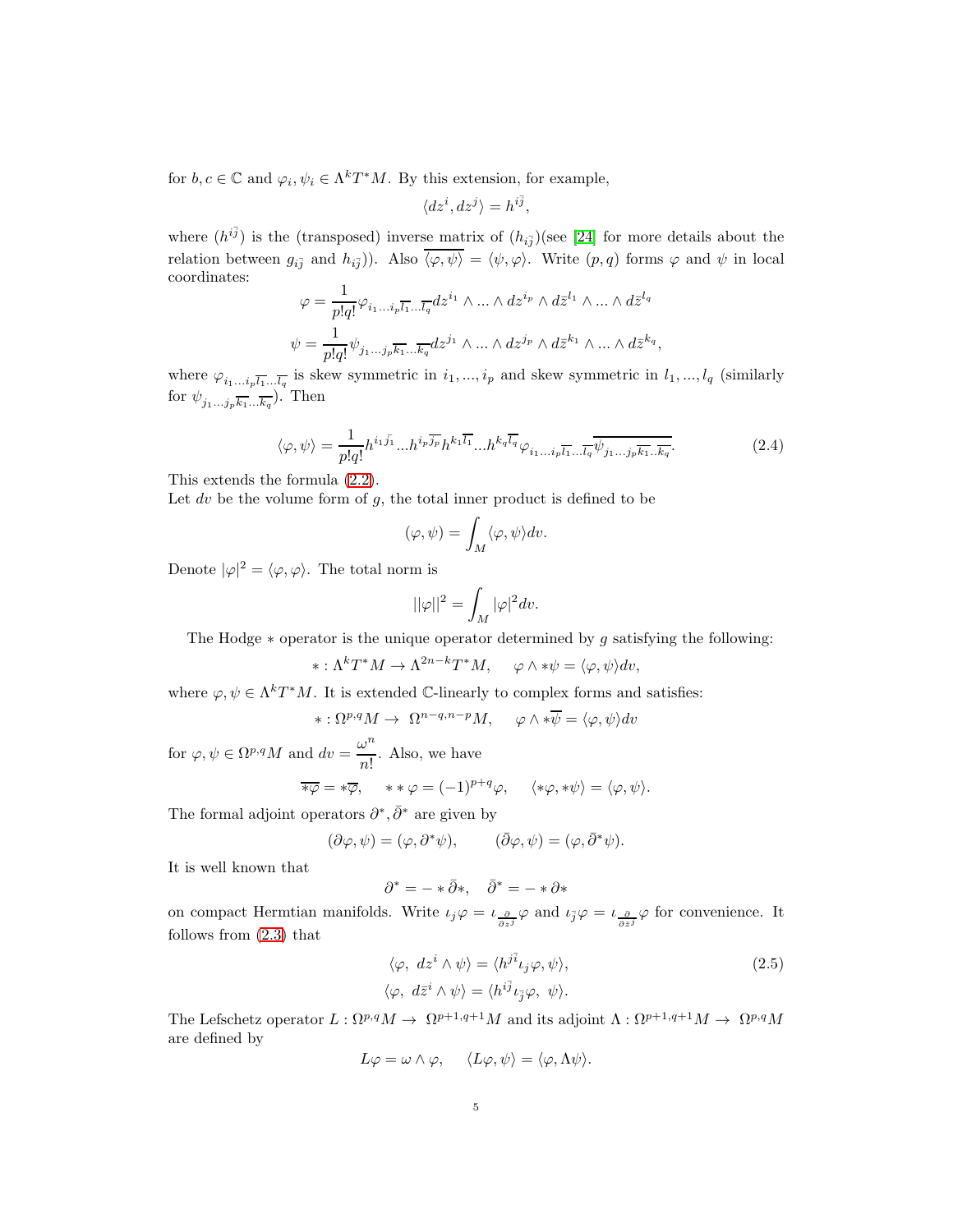From [\(2.5\)](#page-4-0), in local coordinates, we get

<span id="page-5-0"></span>
$$
\Lambda = \sqrt{-1}h^{i\bar{j}}\iota_i\iota_{\bar{j}}.\tag{2.6}
$$

For  $\varphi \in \Omega^{p,q}M$  with  $p+q=k$ , direct computation gives (see also [\[34\]](#page-17-21))

$$
\Lambda(\omega \wedge \varphi) = (n-k)\varphi + \omega \wedge (\Lambda \varphi),
$$

that is,

<span id="page-5-2"></span>
$$
[L,\Lambda]\varphi = (k-n)\varphi.
$$
\n(2.7)

Applying this equality repeatedly, we have

$$
[L^r, \Lambda]\varphi = [L^{r-s}, \Lambda]L^s \varphi + s(k - n + s - 1)L^{r-1}\varphi.
$$

In particular, for  $s = r$ ,

$$
[L^r, \Lambda]\varphi = r(k - n + r - 1)L^{r-1}\varphi.
$$
\n(2.8)

**Definition 2.1.** A  $(p, q)$  form  $\varphi$  is called primitive if  $\Lambda \varphi = 0$ .

For a primitive  $\varphi \in \Omega^{p,q}M$  with  $p + q = k$ , we have

$$
\Lambda(\omega \wedge \varphi) = (n - k)\varphi, \qquad |\varphi \wedge \omega|^2 = (n - k)|\varphi|^2, \tag{2.9}
$$

<span id="page-5-5"></span>
$$
\Lambda L^r \varphi = r(n - k - r + 1)L^{r-1}\varphi.
$$
\n(2.10)

### 2.2. Torsion 1-form.

Let  $\nabla$  be the Chern connection of a Hermtian manifold  $(M, J, h)$ . It is the unique connection such that  $\nabla J = 0$ ,  $\nabla h = 0$  and the torsion tensor

$$
T(X,Y) = \nabla_X Y - \nabla_Y X - [X,Y], \qquad X, Y \in TM.
$$

has vanishing  $(1,1)$  part. Using local coordinates, the Christoffel symbols  $\Gamma_{ij}^k$  and the torsion T of  $\nabla$  are given by (see e.g. [\[31\]](#page-17-22))

$$
\Gamma^k_{ij} = h^{k\bar{l}} \partial_i h_{j\bar{l}}, \quad T^k_{ij} = \Gamma^k_{ij} - \Gamma^k_{ji} = h^{k\bar{l}} T_{ij\bar{l}}.
$$

As  $\omega = \sqrt{-1}h_{i\bar{j}}dz^i \wedge d\bar{z}^j$ , then

$$
\partial \omega = \frac{\sqrt{-1}}{2} T_{ij\bar{k}} dz^i \wedge dz^j \wedge d\bar{z}^k.
$$
 (2.11)

The torsion 1-form of the Chern connection is a (1,0)-form defined by  $\tau = \tau_i dz^i$  with  $\tau_i = T_{ik}^k = h^{k\bar{l}} T_{ik\bar{l}}$ . Using [\(2.6\)](#page-5-0) and [\(2.11\)](#page-5-1), direct computation gives

<span id="page-5-3"></span><span id="page-5-1"></span>
$$
\tau = \Lambda \partial \omega = \sum_{k=1}^{n} T_{ik}^{k} dz^{i}.
$$
\n(2.12)

The following result is well known on Hermitian manifolds.

**Lemma 2.2.** *Let*  $(M, \omega)$  *be an n-dimensioanl Hermitian manifold. Then* 

<span id="page-5-4"></span>
$$
\partial \omega^{n-1} = \tau \wedge \omega^{n-1}.
$$
\n(2.13)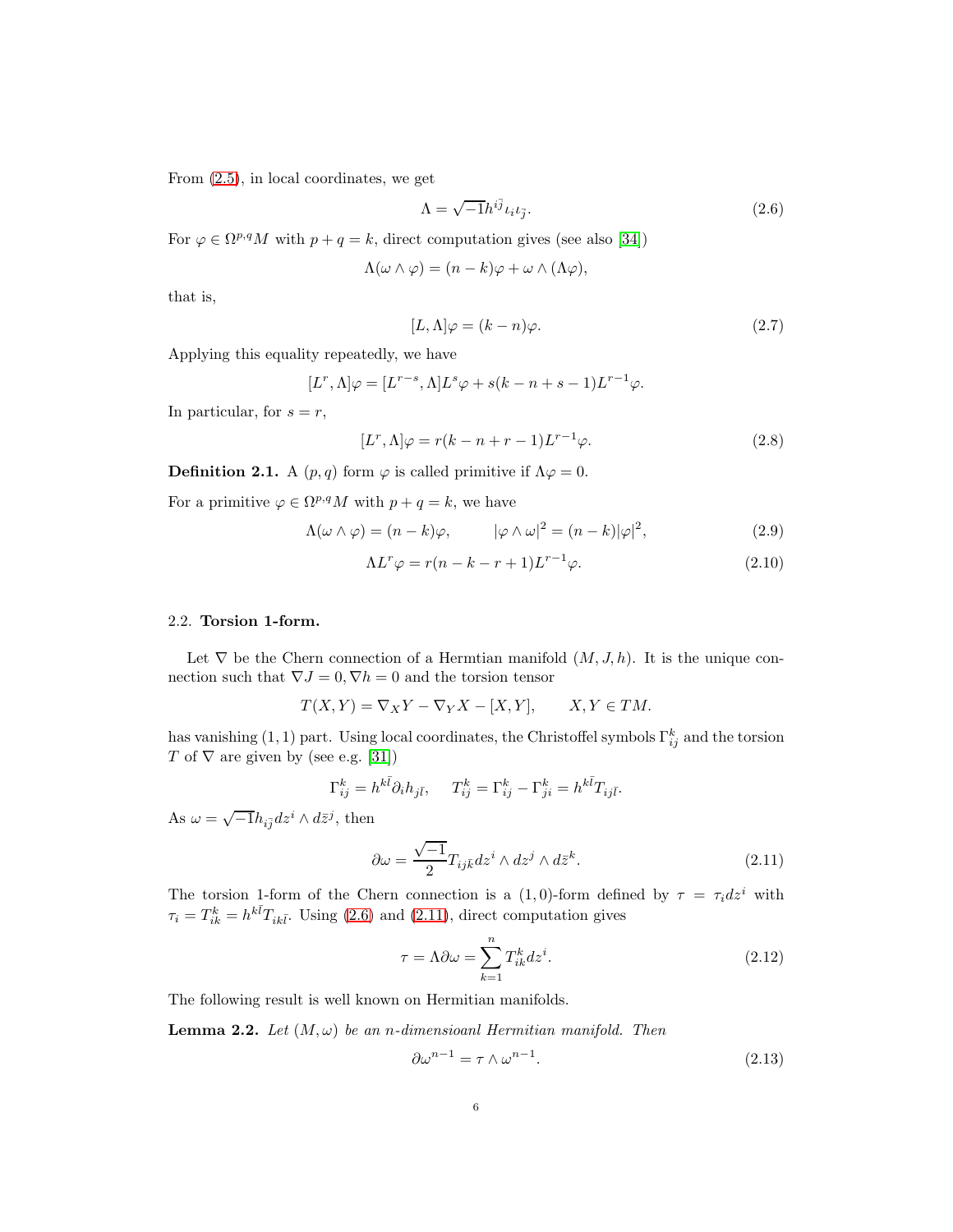*Proof.* Define  $\alpha_0 = \partial \omega - \frac{1}{n-1} L(\Lambda \partial \omega)$ . Then  $\Lambda \alpha_0 = 0$  by [\(2.9\)](#page-5-2). This is equivalent to  $L^{n-2}\alpha_0 = 0$  (see [\[34\]](#page-17-21)), i.e.

$$
(\partial \omega - \frac{1}{n-1} L \Lambda \partial \omega) \wedge \omega^{n-2} = 0.
$$

Then

$$
\partial \omega^{n-1} = (n-1)\partial \omega \wedge \omega^{n-2}
$$

$$
= L(\Lambda \partial \omega) \wedge \omega^{n-2}
$$

$$
= \tau \wedge \omega^{n-1},
$$

where the last equality follows from  $(2.12)$ .

The following lemma will be used frequently. It may be obtained by Bochner formula on Hermitian manifolds (see e.g. [\[11\]](#page-17-23), [\[24\]](#page-17-4)). We provide a naive proof here.

**Lemma 2.3.** Let  $(M, \omega)$  be a compact Hermitian manifold and  $\tau = T_{ik}^k dz^i$  be the torsion *1-form of the Chern connection. Then*

$$
\tau = \Lambda \partial \omega = -\sqrt{-1} \bar{\partial}^* \omega \tag{2.14}
$$

*Proof.* Let  $\varphi$  be any  $(1,0)$  form. As  $*\omega = \frac{\omega^{n-1}}{(n-1)}$  $\frac{\infty}{(n-1)!}$ , by [\(2.13\)](#page-5-4),

$$
\langle \varphi, \bar{\partial}^* \omega \rangle \frac{\omega^n}{n!} = \varphi \wedge \overline{\tau} \wedge \frac{\omega^{n-1}}{(n-1)!}
$$

$$
= \langle \varphi \wedge \overline{\tau}, \omega \rangle \frac{\omega^n}{n!}
$$

$$
= \langle \varphi, \sqrt{-1}\tau \rangle \frac{\omega^n}{n!}
$$

Then we see  $\tau = -\sqrt{-1}\bar{\partial}^*\omega$ . The first equality in [\(2.14\)](#page-6-0) follows from [\(2.12\)](#page-5-3).

Recall that a Hermitian metric is called balanced if  $d\omega^{n-1} = 0$ , namely,  $\tau = 0$ . We can easily get the following fact (also see [\[1\]](#page-16-1)).

**Corollary 2.4.** Let  $(M, \omega)$  be a compact Hermitian manifold. If the torsion 1-form  $\tau$  is *holomorphic, then*  $(M, \omega)$  *is balanced.* 

*Proof.* By  $(2.14)$ ,  $\bar{\partial}\tau = -\sqrt{-1}\bar{\partial}\bar{\partial}^*\omega = 0$ , then we have  $||\bar{\partial}^*\omega||^2 = (\overline{\partial}\bar{\partial}^*\omega, \omega) = 0$ . So  $\tau = -\sqrt{-1}\ddot{\partial}^*\omega = 0$  and  $\omega$  is balanced.  $\Box$ 

#### 2.3. Curvatures on Hermitian manifolds.

Let  $R_{i\bar{j}k\bar{l}}$  be the components of the curvature tensor of the Chern connection  $\nabla$ , then

<span id="page-6-2"></span><span id="page-6-1"></span>
$$
R_{i\bar{j}k\bar{l}}=-h_{p\bar{l}}\partial_{\bar{j}}\Gamma_{ik}^{p}.
$$

Also, the following commutative relations hold (see e.g. [\[26\]](#page-17-24), [\[30\]](#page-17-25)):.

$$
R_{i\overline{j}k\overline{l}} - R_{k\overline{j}i\overline{l}} = -\nabla_{\overline{j}}T_{ik\overline{l}} \tag{2.15}
$$

$$
R_{i\bar{j}k\bar{l}} - R_{i\bar{l}k\bar{j}} = -\nabla_i T_{\bar{j}\bar{l}k} \tag{2.16}
$$

$$
R_{i\overline{j}k\overline{l}} - R_{k\overline{l}i\overline{j}} = -\nabla_{\overline{j}}T_{ik\overline{l}} - \nabla_kT_{\overline{j}\overline{l}i}.
$$
\n(2.17)

<span id="page-6-0"></span>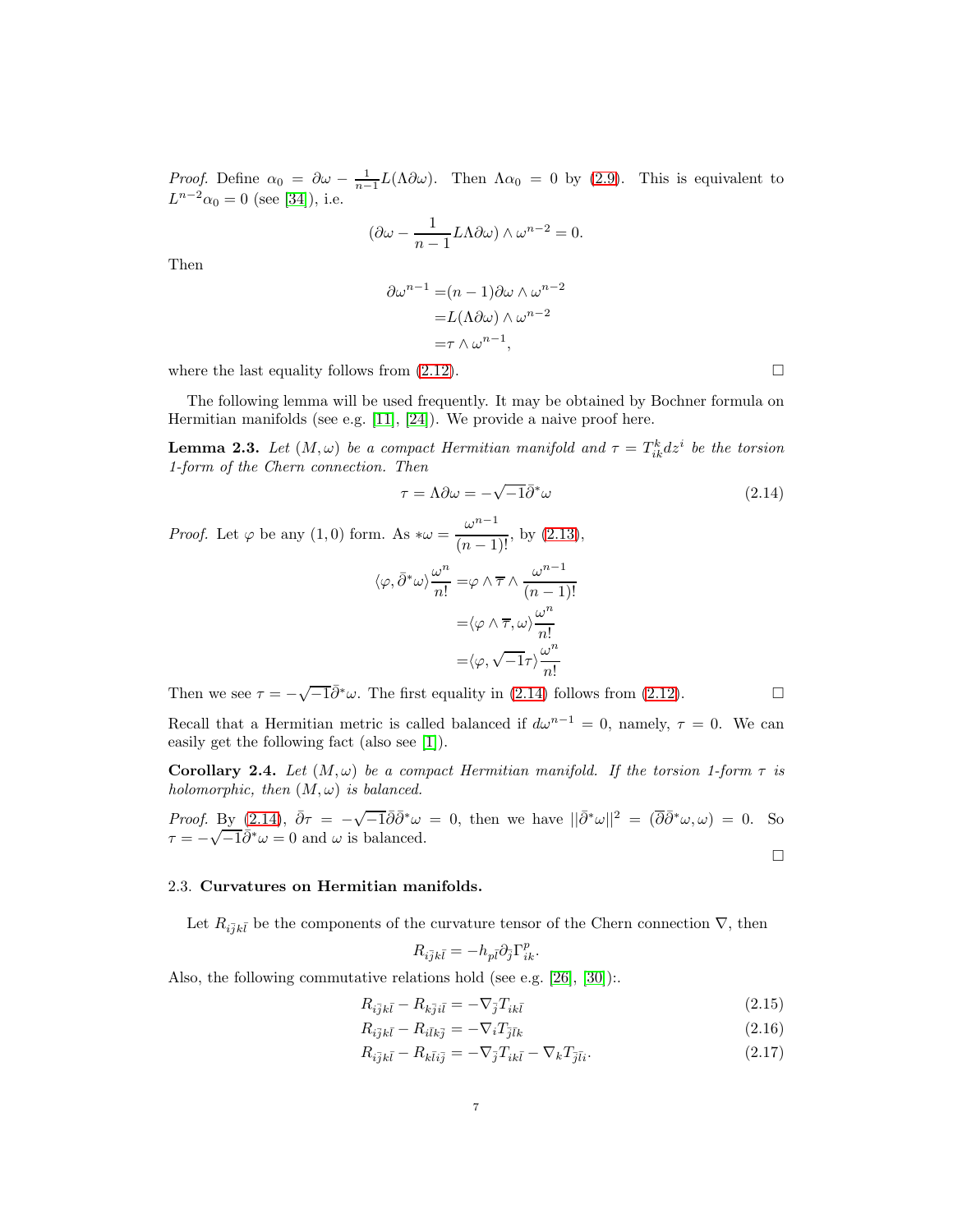The *i*-th Chern-Ricci form  $\rho^{(i)} = \sqrt{-1} \rho_{i\bar{j}}^{(i)} dz^i \wedge d\bar{z}^j$ ,  $1 \leq i \leq 4$  are defined by

$$
\rho_{i\bar{j}}^{(1)} = h^{k\bar{l}} R_{i\bar{j}k\bar{l}}, \quad \rho_{i\bar{j}}^{(2)} = h^{k\bar{l}} R_{k\bar{l}i\bar{j}},
$$
  

$$
\rho_{i\bar{j}}^{(3)} = h^{k\bar{l}} R_{i\bar{l}k\bar{j}}, \quad \rho_{i\bar{j}}^{(4)} = h^{k\bar{l}} R_{k\bar{j}i\bar{l}}.
$$

The two scalar curvatures are

$$
s = h^{i\bar{j}}h^{k\bar{l}}R_{i\bar{j}k\bar{l}}, \quad \hat{s} = h^{i\bar{l}}h^{k\bar{j}}R_{i\bar{j}k\bar{l}},
$$

where s is the usual Chern scalar curvature and  $\hat{s}$  is a Riemannian type scalar curvature. Both  $s$  and  $\hat{s}$  are real.

**Proposition 2.5** ([11]). *Let*  $(M, \omega)$  *be a compact Hermitian manifold, then* 

<span id="page-7-0"></span>
$$
s - \hat{s} = \langle \partial \partial^* \omega, \omega \rangle = d^* \tau + |\tau|^2. \tag{2.18}
$$

*Proof.* By [\(2.14\)](#page-6-0),

<span id="page-7-1"></span>
$$
\partial \partial^* \omega = -\sqrt{-1} \partial_i T_{\bar{j}\bar{l}}^{\ \bar{l}} dz^i \wedge d\bar{z}^j. \tag{2.19}
$$

Then from [\(2.16\)](#page-6-1) we have

$$
s - \hat{s} = -h^{i\bar{j}} \partial_i T_{\bar{j}\bar{l}}^{\bar{l}} = \langle \partial \partial^* \omega, \omega \rangle.
$$
 (2.20)

As  $\tau = -\sqrt{-1}\bar{\partial}^*\omega$ , the last equality of [\(2.18\)](#page-7-0) follows from the lemma below.

**Lemma 2.6.** *Let*  $(M, \omega)$  *be a compact Hermitian manifold and*  $\phi$  *be a (1,0) form on* M. *Then*

$$
\partial^* \phi = \langle \sqrt{-1} \bar{\partial} \phi, \omega \rangle + \langle \phi, \sqrt{-1} \bar{\partial}^* \omega \rangle. \tag{2.21}
$$

*Proof.* For any  $(1,0)$  form  $\varphi$ , we have

$$
\varphi \wedge * \overline{\phi} = \langle \sqrt{-1} \varphi \wedge \overline{\phi}, \omega \rangle \frac{\omega^n}{n!} = \sqrt{-1} \varphi \wedge \overline{\phi} \wedge \frac{\omega^{n-1}}{(n-1)!}
$$

Then we see  $*\phi = -\sqrt{-1}\phi \wedge \frac{\omega^{n-1}}{(n-1)}$  $\frac{\infty}{(n-1)!}$ . By [\(2.13\)](#page-5-4) and [\(2.14\)](#page-6-0), we have

$$
\partial^* \phi = * \bar{\partial} (\sqrt{-1} \phi \wedge \frac{\omega^{n-1}}{(n-1)!})
$$
  
= \* (\sqrt{-1} (\bar{\partial} \phi - \phi \wedge \overline{\tau}) \wedge \frac{\omega^{n-1}}{(n-1)!})  
= \langle \sqrt{-1} \bar{\partial} \phi, \omega \rangle + \langle \phi, \sqrt{-1} \bar{\partial}^\* \omega \rangle.

<span id="page-7-2"></span> $\Box$ 

To compare the Ricci curvatures, we introduce some notion first. For each  $1 \leq i \leq n$ , define local  $(2,0)$  forms  $\xi^i = \frac{1}{2} T_{jk}^i dz^j \wedge dz^k$  as in [\[38\]](#page-18-7) (see more details there). The column vector of the torsion 2-forms  $(\xi^i)$  is denoted by  $\xi$ . Denote

$$
{}^{t}\xi \wedge h\bar{\xi} = \frac{1}{4} h_{i\bar{i}} T^{i}_{jk} T^{\bar{i}}_{\bar{r}\bar{s}} dz^{j} \wedge dz^{k} \wedge d\bar{z}^{r} \wedge d\bar{z}^{s}
$$

Then  ${}^t\xi \wedge h\bar{\xi}$  is independent of the local coordinates. It is a global nonnegative  $(2, 2)$  form defined on M and vanishes if and only if  $T = 0$  (see [\[38\]](#page-18-7)). By [\(2.6\)](#page-5-0), we have

$$
\Lambda(\,^t \xi \wedge h\bar{\xi}) = \sqrt{-1}h^{i\bar{j}}h^{p\bar{q}}T_{ik\bar{q}}T_{\bar{j}\bar{l}p}dz^k \wedge d\bar{z}^l \tag{2.22}
$$

The following relation is established in Theorem 4.1 in [\[24\]](#page-17-4). We give a direct proof here.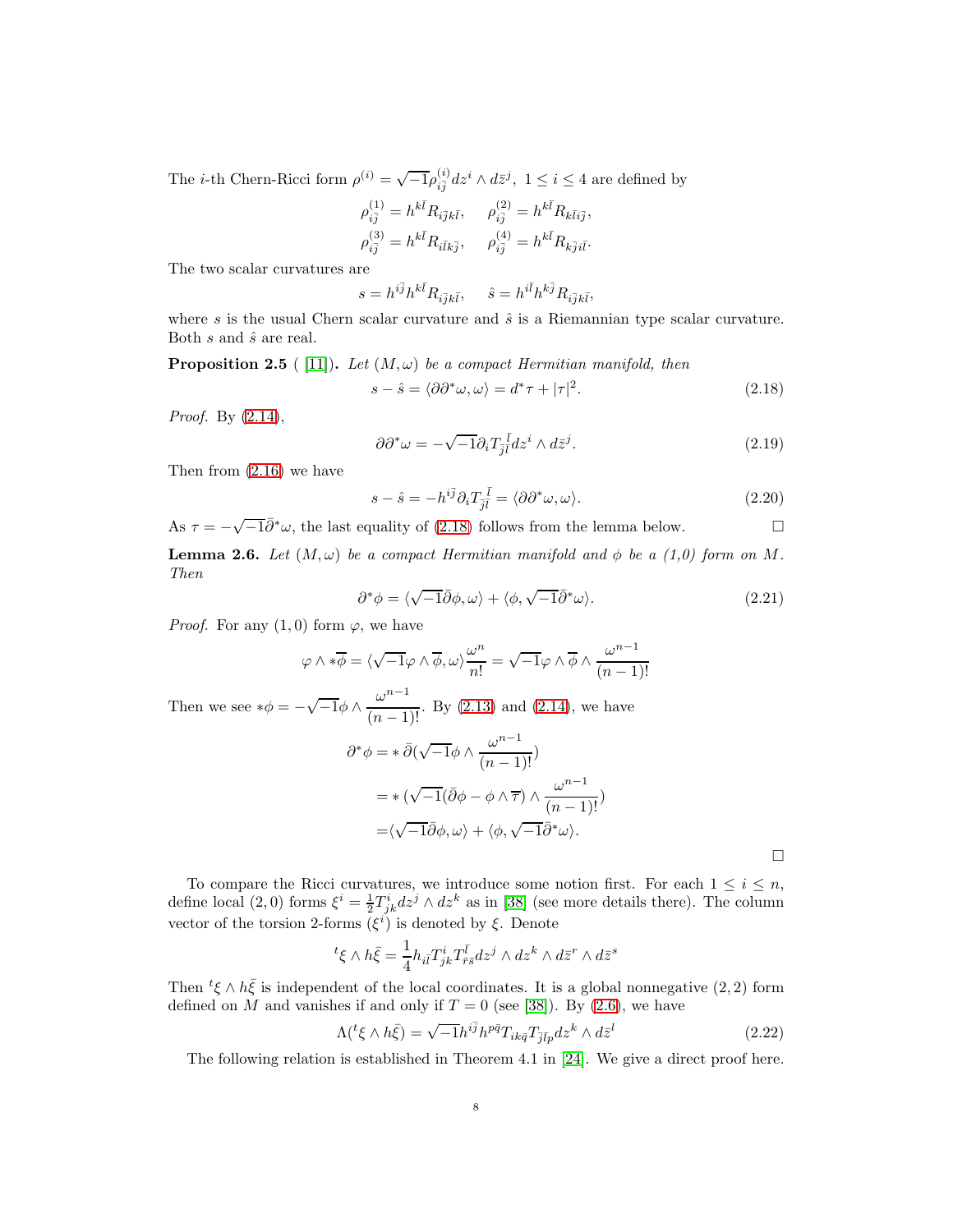Proposition 2.7 ( [\[24\]](#page-17-4)). *Let* (M, h) *be a compact n-dimensional Hermitian manifold and the*  $(2, 2)$  *form*  $\frac{t}{\xi} \wedge h\overline{\xi}$  *is defined as above. Then* 

$$
\rho^{(1)} - \rho^{(2)} = \Lambda(\sqrt{-1}\partial\bar{\partial}\omega) + \partial\partial^*\omega + \bar{\partial}\bar{\partial}^*\omega - \Lambda(^t\xi \wedge h\bar{\xi})
$$
\n(2.23)

*Proof.* From [\(2.17\)](#page-6-2), we have

<span id="page-8-0"></span>
$$
\rho_{i\bar{j}}^{(1)} - \rho_{i\bar{j}}^{(2)} = h^{k\bar{l}} (\nabla_k T_{\bar{l}j i} - \nabla_{\bar{j}} T_{ik\bar{l}}).
$$
\n(2.24)

Recall that  $\bar{\partial}^* \omega = \sum_{k=1}^n \sqrt{-1} T_{ik}^k dz^i$ , so

ρ

$$
\bar{\partial}\bar{\partial}^*\omega = -\sqrt{-1}\sum_{k=1}^n \nabla_{\bar{j}} T_{ik}^k dz^i \wedge d\bar{z}^j \tag{2.25}
$$

Then  $(2.23)$  follows from  $(2.24)$  and the next lemma.

**Lemma 2.8.** Let  $(M, h)$  be a compact Hermitian manifold and  $\omega = \sqrt{-1}h_{i\bar{j}}dz^i \wedge d\bar{z}^j$ . Then

$$
\sqrt{-1}h^{i\bar{j}}\nabla_i T_{\bar{j}\bar{l}k} dz^k \wedge d\bar{z}^l = \Lambda(\sqrt{-1}\partial\bar{\partial}\omega) + \partial\partial^*\omega - \Lambda({}^t\xi \wedge h\bar{\xi})
$$
(2.26)

*Proof.* Direct computation gives that

$$
\Lambda(\sqrt{-1}\partial\bar{\partial}\omega) = \sqrt{-1}h^{i\bar{j}}\iota_i\iota_{\bar{j}}(\frac{1}{4}(\partial_p T_{\bar{q}\bar{l}k} - \partial_k T_{\bar{q}\bar{l}p})dz^p \wedge dz^k \wedge d\bar{z}^q \wedge d\bar{z}^l)
$$
  
=  $\sqrt{-1}h^{i\bar{j}}(\partial_i T_{\bar{j}\bar{l}k} - \partial_k T_{\bar{j}\bar{l}i})dz^k \wedge d\bar{z}^l$   
=  $\sqrt{-1}h^{i\bar{j}}(\nabla_i T_{\bar{j}\bar{l}k} + \nabla_k T_{\bar{l}\bar{j}i} + h^{r\bar{s}}T_{ik\bar{s}}T_{\bar{j}\bar{l}r})dz^k \wedge d\bar{z}^l.$ 

Then  $(2.26)$  follows from  $(2.19)$  and  $(2.22)$ .

### 3. LCK metrics and holomorphic sectional curvature

In this section, we will discuss locally conformal Kähler (LCK for short) manifolds and constant(or pointwise constant) holomorphic sectional curvature. Then we prove Theorem [1.1](#page-0-0) and give examples of non-Kähler manifolds with constant or pointwise constant holomorphic sectional curvature.

Let  $(M, \omega)$  be an *n*-dimensional Hermitian manifold and  $n \geq 2$ . A Hermitian metric  $(M, \omega)$  is called locally conformal Kähler if

$$
d\omega = \theta \wedge \omega
$$

and  $\theta$  is closed. This is equivalent to that  $\omega$  is locally conformal to a Kähler metric. The real 1-form  $\theta$  is called the Lee form of the Hermitian metric. If  $\omega$  is locally conformal Kähler, by  $(2.9)$  and  $(2.14)$ , we have

$$
\partial \omega = \frac{1}{n-1} \tau \wedge \omega. \tag{3.1}
$$

Note that [\(3.1\)](#page-8-3) is also valid on any compact Hermitian surfaces. We have the following simple observation.

**Proposition 3.1.** Let  $(M, \omega)$  be a compact Hermitian surface. If the second Chern-Ricci *curvature*  $\rho^{(2)}$  *is closed, then*  $(M, \omega)$  *is a Kähler surface. In particular, if*  $\rho^{(1)} = \rho^{(2)}$ *, then*  $\omega$  *is Kähler.* 

<span id="page-8-3"></span><span id="page-8-2"></span><span id="page-8-1"></span>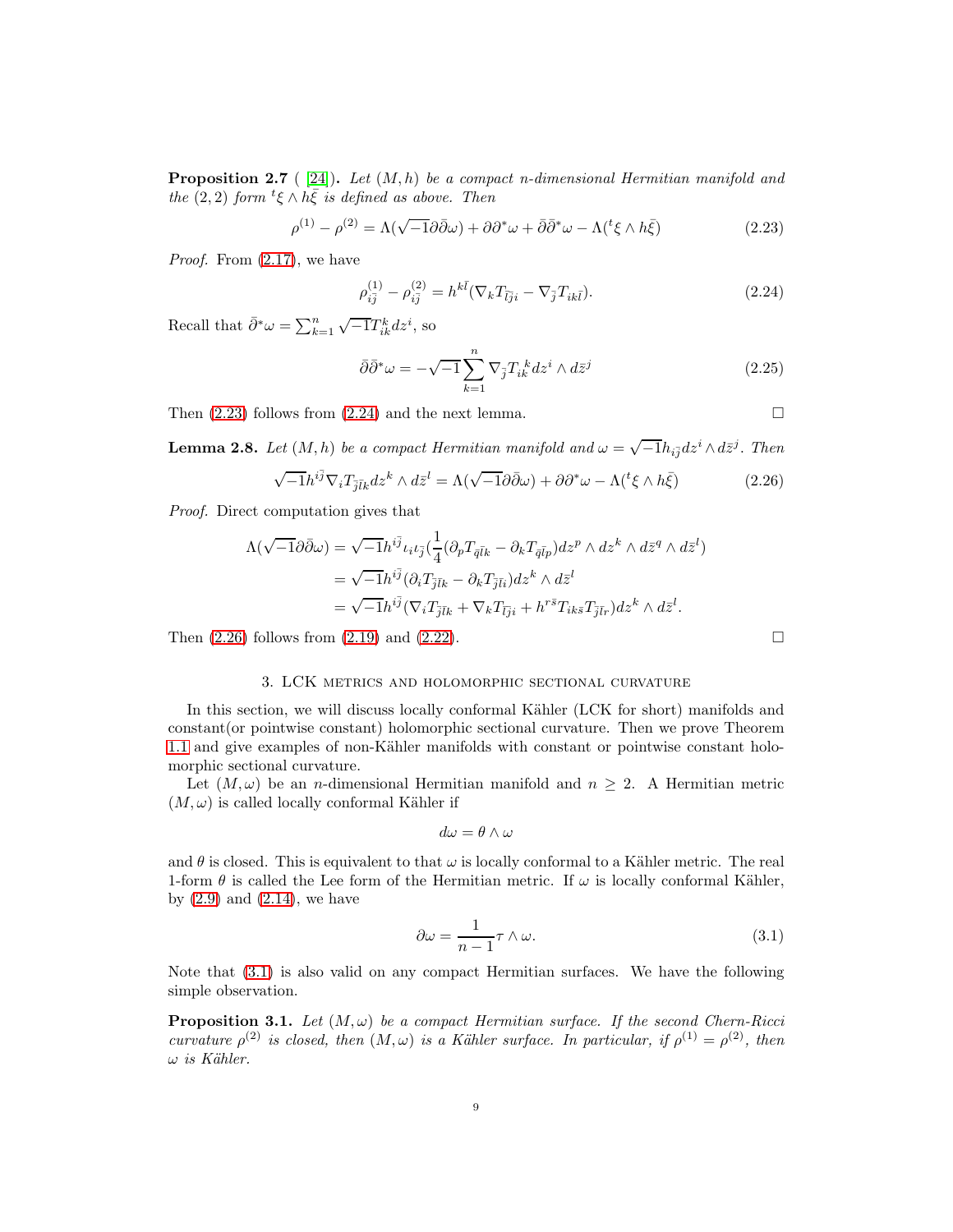*Proof.* By Lemme 1.12 in [\[11\]](#page-17-23), we have

$$
\rho^{(1)} - \rho^{(2)} = \partial \partial^* \omega - \partial^* \partial \omega.
$$

As  $\rho^{(1)}$  is closed, if in addition  $\rho^{(2)}$  is closed, then

$$
\|\partial^*\partial\omega\|^2 = (\partial\partial^*\partial\omega, \partial\omega) = 0.
$$

It follows that  $(\partial^*\partial\omega,\omega) = ||\partial\omega||^2 = 0$ , i.e.  $\omega$  is Kähler.

For LCK manifolds or surfaces, we have the following relations between  $\rho^{(1)}$  and  $\rho^{(2)}$ .

<span id="page-9-0"></span>**Proposition 3.2.** *Let*  $(M, \omega)$  *be a compact locally conformal Kähler manifold. Then* 

$$
\rho^{(1)} - \rho^{(2)} = \frac{1}{n-1}((\hat{s} - s)\omega + n\partial\partial^*\omega).
$$
 (3.2)

*If*  $(M, \omega)$  *is a compact Hermitian surface, then* 

$$
\rho^{(1)} - \rho^{(2)} = (\hat{s} - s)\omega + \partial \partial^* \omega + \bar{\partial} \bar{\partial}^* \omega.
$$
\n(3.3)

*Proof.* If  $\omega$  is locally conformal Kähler or  $n = 2$ , then

$$
\partial \omega = \frac{1}{n-1} \tau \wedge \omega.
$$

In local coordinates,

$$
\partial \omega = \frac{\sqrt{-1}}{2} T_{ij\bar k} dz^i \wedge dz^j \wedge d\bar z^k,
$$
  

$$
\tau \wedge \omega = \frac{\sqrt{-1}}{2} (h_{j\bar k} T_{il}^{\ l} - h_{i\bar k} T_{jl}^{\ l}) dz^i \wedge dz^j \wedge d\bar z^k.
$$

Then we have

<span id="page-9-2"></span><span id="page-9-1"></span>
$$
(n-1)T_{ij\bar{k}} = h_{j\bar{k}}T_{il}^{l} - h_{i\bar{k}}T_{jl}^{l}.
$$
\n(3.4)

By [\(2.24\)](#page-8-1),

<span id="page-9-3"></span>
$$
\rho_{i\bar{j}}^{(1)} - \rho_{i\bar{j}}^{(2)} = h^{k\bar{l}} (\nabla_k T_{\bar{l}j i} - \nabla_{\bar{j}} T_{ik\bar{l}}).
$$
\n(3.5)

By  $(3.4)$ , we get

$$
\sqrt{-1}h^{k\bar{l}}\nabla_k T_{\bar{l}j i} dz^i \wedge d\bar{z}^j
$$
  
=\frac{\sqrt{-1}}{n-1}h^{k\bar{l}}\nabla\_k (h\_{i\bar{j}}T\_{\bar{l}\bar{s}}^{\ \bar{s}} - h\_{i\bar{l}}T\_{\bar{j}\bar{s}}^{\ \bar{s}})dz^i \wedge d\bar{z}^j  
=\frac{1}{n-1}(\partial\partial^\*\omega - (s-\hat{s})\omega). (3.6)

For a locally conformal Kähler metric, since  $d(\tau + \bar{\tau}) = 0$ , we have

$$
\partial \partial^* \omega - \bar{\partial} \bar{\partial}^* \omega = 0.
$$
  
Combining (3.5), (3.6) and  $\bar{\partial} \bar{\partial}^* \omega = -\sqrt{-1} \nabla_{\bar{j}} T_{ik}^k dz^i \wedge d\bar{z}^j$ , we get (3.2) and (3.3).

Remark 3.3. The relations between all kinds of Ricci curvatures on general Hermitian manifolds are obtained in Liu-Yang [\[24\]](#page-17-4). We get the simpler formula [\(3.2\)](#page-9-0) due to the locally conformal Kähler condition in our case .

<span id="page-9-4"></span>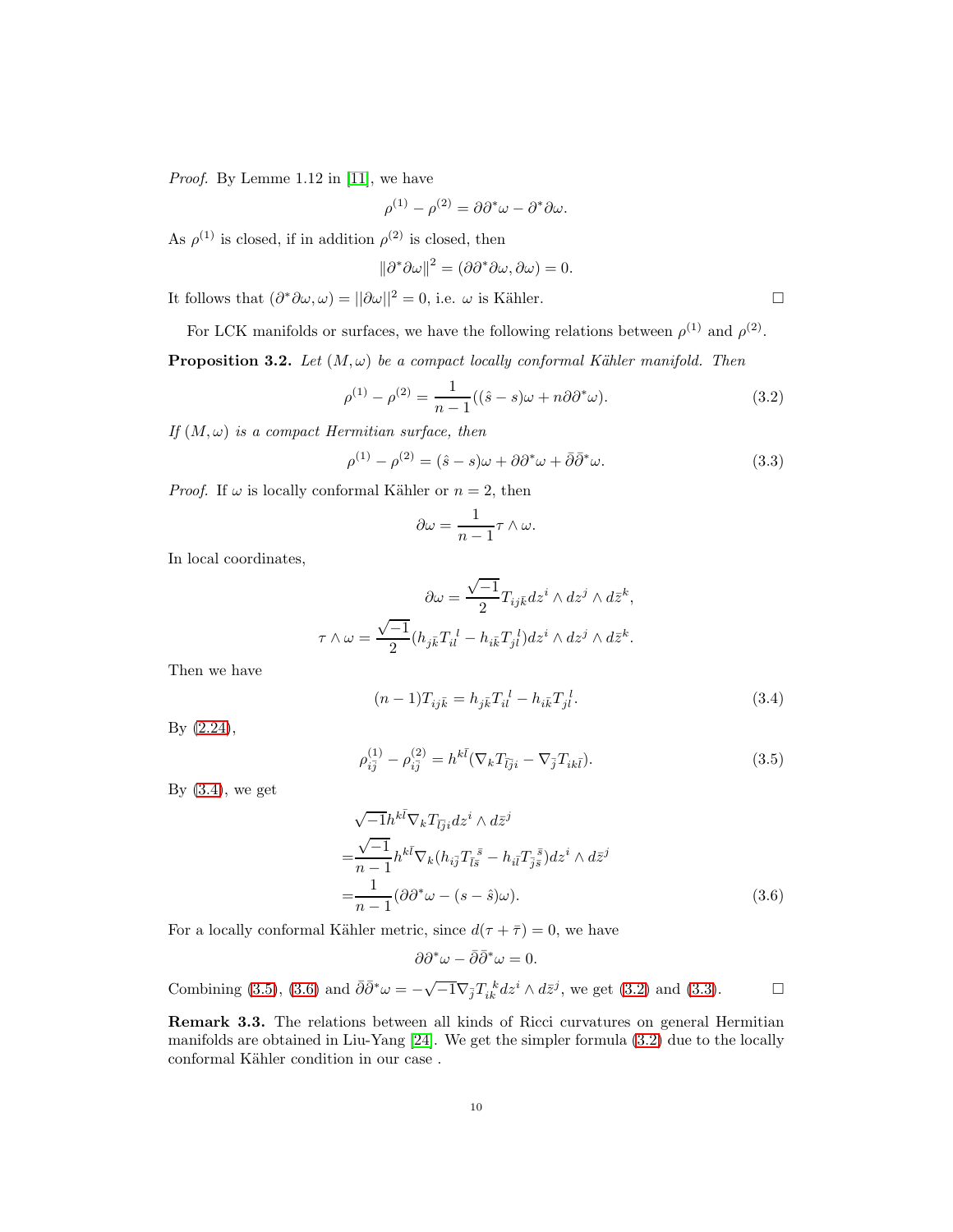Now we consider Hermitian metrics with constant holomorphic sectional curvature. For a Hermitian manifold  $(M, \omega)$ , the holomorphic sectional curvature is defined by

$$
H(X) = R(X, \bar{X}, X, \bar{X})/|X|^4,
$$

where  $X \in T_p^{1,0}(M)$  and R is the curvature tensor of the Chern connection. It is well known that when  $\omega$  is Kähler, H dominates the whole curvature tensor R. In particular,  $H = c$  if and only if

<span id="page-10-1"></span>
$$
R_{i\bar{j}k\bar{l}} = \frac{1}{2}c(h_{i\bar{j}}h_{k\bar{l}} + h_{i\bar{l}}h_{k\bar{j}}).
$$
 (3.7)

In this case,  $(M, \omega)$  is isometric to a quotient of simply-connected complex space forms (see [\[42\]](#page-18-0)). However, if  $\omega$  is not Kähler, [\(3.7\)](#page-10-1) does not hold any more. Let K be the symmetric part of the curvature tensor  $R$  with components

$$
K_{i\bar{j}k\bar{l}} = \frac{1}{4} (R_{i\bar{j}k\bar{l}} + R_{k\bar{j}i\bar{l}} + R_{i\bar{l}k\bar{j}} + R_{k\bar{l}i\bar{j}}).
$$

In [\[1\]](#page-16-1), Balas proved the following proposition. For reader's convenience, we give a proof here.

<span id="page-10-0"></span>**Proposition 3.4** ([1]). For a Hermitian manifold  $(M, \omega)$ , the holomorphic sectional cur*vature*  $H = c$  *at a point if and only if* 

$$
K_{i\bar{j}k\bar{l}} = \frac{1}{2}c(h_{i\bar{j}}h_{k\bar{l}} + h_{i\bar{l}}h_{k\bar{j}}).
$$
\n(3.8)

*Proof.* For  $p \in M$ , let  $X = X^i \frac{\partial}{\partial z^i} \in T_p^{1,0}M$ . Then  $H = c$  at p if and only if

<span id="page-10-2"></span>
$$
R_{i\bar{j}k\bar{l}}X^i\bar{X}^jX^k\bar{X}^l=c|X|^4.
$$

We rewrite the above equality to get

$$
K_{i\bar{j}k\bar{l}} X^i \bar{X}^j X^k \bar{X}^l = c(h_{i\bar{j}} X^i \bar{X}^j)^2 = \frac{1}{2} c(h_{i\bar{j}} h_{k\bar{l}} + h_{i\bar{l}} h_{k\bar{j}}) X^i \bar{X}^j X^k \bar{X}^l.
$$

Note that both  $K_{i\bar{j}k\bar{l}}$  and  $h_{i\bar{j}}h_{k\bar{l}} + h_{i\bar{l}}h_{k\bar{j}}$  are symmetric in i, k and also symmetric in j and *l*. Thus the above equality holds for any  $X = X^i \frac{\partial}{\partial z^i}$  if and only if [\(3.8\)](#page-10-2) is satisfied.  $\Box$ 

Now we prove the following result (Theorem [1.2\)](#page-1-2).

<span id="page-10-7"></span>**Theorem 3.5.** Let  $(M, \omega)$  be a compact Hermitian manifold. If  $\omega$  is locally conformal *K*ähler with pointwise nonpositive constant holomorphic sectional curvature, then  $(M, \omega)$  is *globally conformal K¨ahler.*

*Proof.* Let  $H = c$ , where c is a nonpositive smooth function on M. Contracting [\(3.8\)](#page-10-2) with  $\omega$  to get (also see [\[1\]](#page-16-1))

$$
\rho^{(1)} + \rho^{(2)} + 2Re\rho^{(3)} = 2(n+1)c\omega
$$
\n(3.9)

<span id="page-10-6"></span><span id="page-10-5"></span><span id="page-10-4"></span><span id="page-10-3"></span>
$$
s + \hat{s} = n(n+1)c.
$$
 (3.10)

As  $\omega$  is locally conformal Kähler, then  $\partial \partial^* \omega = \overline{\partial} \overline{\partial}^* \omega$ . From [\(2.16\)](#page-6-1) and [\(2.19\)](#page-7-1), we have

$$
\rho^{(1)} = \rho^{(3)} + \partial \partial^* \omega. \tag{3.11}
$$

By Proposition [3.2,](#page-9-0)  $(3.9)$  and  $(3.10)$ , we get

$$
\rho^{(3)} = \frac{1}{4(n-1)} [((n+1)(n-2)c+2\hat{s})\omega - (n-2)\partial \partial^* \omega].
$$
\n(3.12)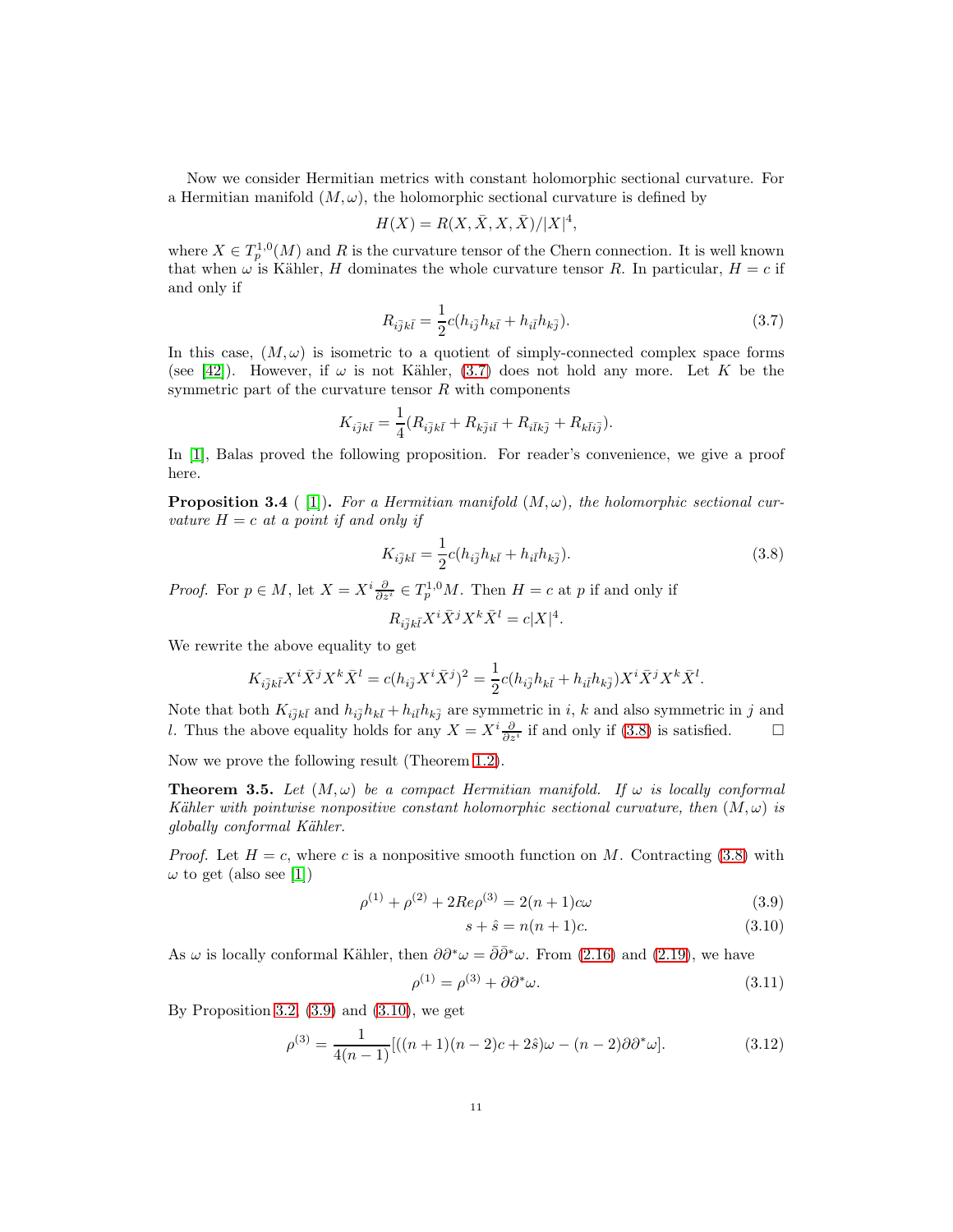Also, from  $(3.11)$ ,  $\rho^{(3)}$  is a real closed  $(1,1)$  form. Take differential to  $(3.12)$  to get

$$
d((n+1)(n-2)c+2\hat{s})\omega = 0.
$$
\n(3.13)

Let  $\varphi = (n+1)(n-2)c + 2\hat{s}$ . We will show that  $\varphi$  is either everywhere nonzero or  $\varphi \equiv 0$ (see also [\[33\]](#page-17-5)).

(1) If  $\varphi$  is everywhere nonzero, then  $\omega$  is conformally Kähler and we are done.

(2) Assume that  $\varphi(p) = 0$  for some  $p \in M$ . As  $\omega$  is locally conformal Kähler, we have

$$
d\varphi + \varphi \theta = 0 \tag{3.14}
$$

and  $d\theta = 0$ . Then  $\theta = du$  in a neighborhood of p for some real function u. By [\(3.14\)](#page-11-0), we have  $e^u d\varphi + \varphi de^u = 0$ . Then  $e^u \varphi$  is constant near p and  $\varphi \equiv 0$  in a neighborhood of p. This implies that the set of points where  $\varphi$  equals zero is open and closed. Thus  $\varphi \equiv 0$  on M.

We only need to discuss the case  $\varphi \equiv 0$  to finish the proof.

(a)If  $c \equiv 0$ , then  $s = \hat{s} = 0$  by [\(3.10\)](#page-10-4). This implies that  $\omega$  is balanced, which means the Lee form  $\theta = 0$ . As  $\omega$  is also locally conformal Kähler, we get  $d\omega = 0$  and  $\omega$  is Kähler.

(b) If  $c \le 0$  and  $c < 0$  at least at one point on M. As  $\hat{s} = -\frac{1}{2}(n+1)(n-2)c$ , by [\(3.10\)](#page-10-4),

$$
s = \frac{1}{2}(n+1)(3n-2)c \le 0 \le \hat{s}.
$$

It follows that

$$
\int_M \hat{s} dv > 0 > \int_M s dv,
$$

which is a contradiction by Proposition [2.18.](#page-7-0)

Thus either  $\omega$  is Kähler or  $\varphi$  is everywhere nonzero. Both imply that  $\omega$  is globally conformal Kähler.

By the uniqueness of Gauduchon metric in each conformal class of a Hermitian metric, we also get the following corollary.

Corollary 3.6. Let  $(M, \omega)$  be a compact Hermitian manifold. If  $\omega$  is locally conformal *K¨ahler and Gauduchon with pointwise nonpositive constant holomorphic sectional curvature, then*  $(M, \omega)$  *is Kähler.* 

In particular, any compact Vaisman manifold with pointwise nonpositive constant holo-morphic sectional curvature is Kähler (Corollary [1.3\)](#page-1-3) as it is Gauduchon  $(27)$ .

Next we consider holomorphic sectional curvature of globally conformal Kähler metric. Assume  $\tilde{\omega} = e^f \omega$ , where f is a real smooth function. Denote  $\tilde{R}$ ,  $\tilde{\rho}^{(i)}$ ,  $\tilde{s}$  and  $\tilde{\delta}$  the curvature tensor, Chern-Ricci curvatures and scalar curvatures of  $\tilde{\omega}$ . Direct computation gives that

$$
\widetilde{R}_{i\overline{j}k\overline{l}} = e^f (R_{i\overline{j}k\overline{l}} - \partial_i \partial_{\overline{j}} f h_{k\overline{l}}).
$$
\n(3.15)

Then we obtain

<span id="page-11-1"></span>
$$
\widetilde{\rho}^{(1)} = \rho^{(1)} - n\sqrt{-1}\partial\bar{\partial}f,
$$
  
\n
$$
\widetilde{\rho}^{(2)} = \rho^{(2)} - \text{tr}_{\omega}(\sqrt{-1}\partial\bar{\partial}f)\omega,
$$
  
\n
$$
\widetilde{\rho}^{(3)} = \rho^{(3)} - \sqrt{-1}\partial\bar{\partial}f.
$$
\n(3.16)

It follows that

$$
\widetilde{s} - \widetilde{\hat{s}} = e^{-f}(s - \hat{s}) - (n - 1)\operatorname{tr}_{\tilde{\omega}}(\sqrt{-1}\partial\bar{\partial}f). \tag{3.17}
$$

We call  $\tilde{\omega} = e^f \omega$  a (globally) conformal Kähler metric if  $\omega$  is Kähler. We prove the following result.

<span id="page-11-2"></span><span id="page-11-0"></span> $\Box$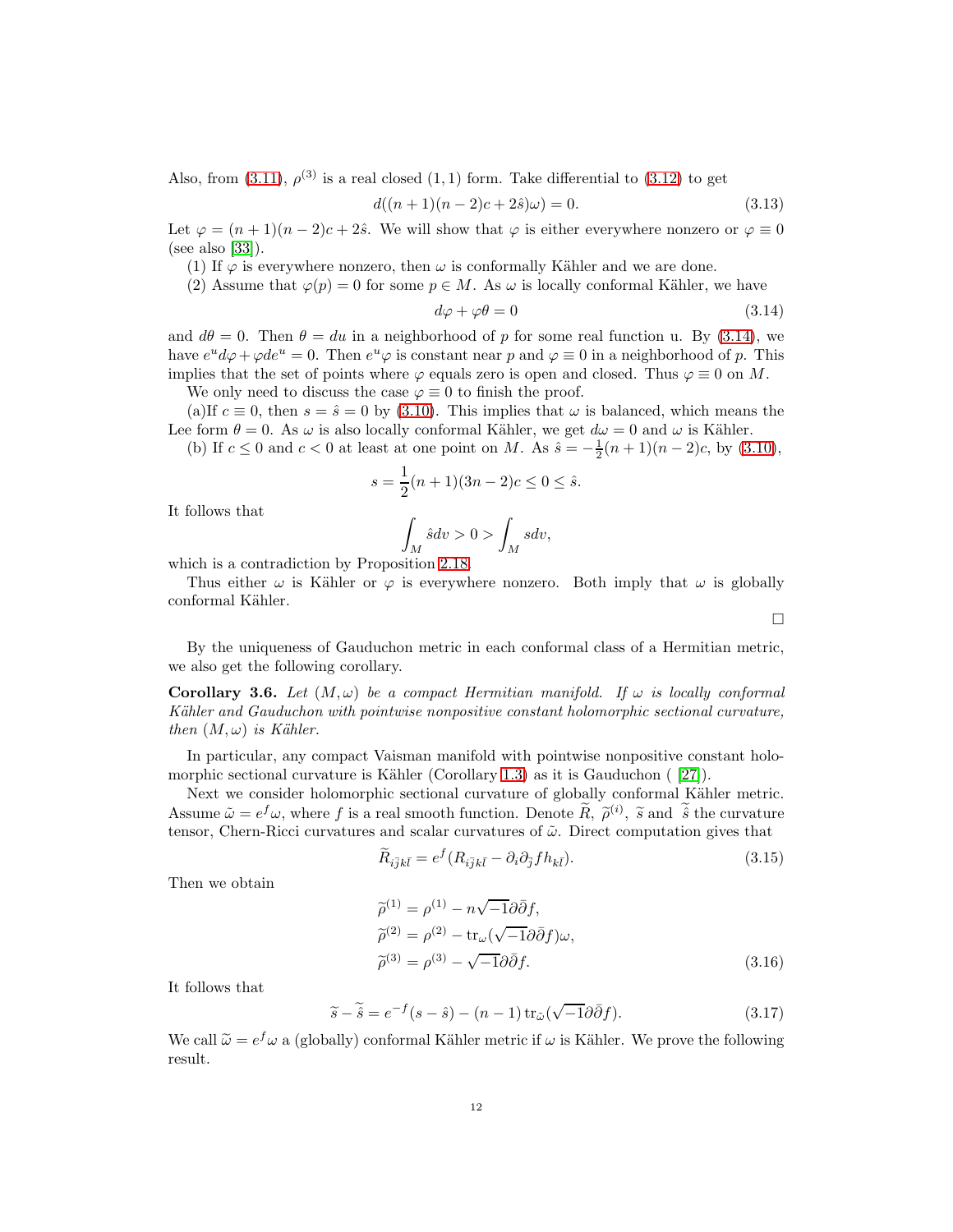<span id="page-12-2"></span>**Proposition 3.7.** Let  $(M,\tilde{\omega})$  be a compact conformal Kähler manifold. If the holomorphic *sectional curvature is nonpositive constant, then*  $(M, \tilde{\omega})$  *is Kähler.* 

*Proof.* Denote  $\widetilde{H} = c$  the holomorphic sectional curvature of  $\widetilde{\omega}$ , where c is a nonpositive constant. The same argument as in Theorem [3.5](#page-10-7) gives

$$
d((n+1)(n-2)c+2\tilde{\hat{s}})\tilde{\omega}) = 0,
$$
  

$$
\tilde{s} + \tilde{\hat{s}} = n(n+1)c.
$$

As  $\widetilde{\omega} = e^f \omega$  with  $d\omega = 0$ , we have

$$
((n+1)(n-2)c+2\tilde{s})e^{f} = A
$$
\n(3.18)

for some constant A. Then

<span id="page-12-0"></span>
$$
\widetilde{s} - \widetilde{\hat{s}} = n(n+1)c - 2\widetilde{\hat{s}}
$$
  
= 2(n-1)(n+1)c - Ae<sup>-f</sup>.

Putting into [\(3.17\)](#page-11-1), we get

$$
-(n-1)\Delta f = 2(n-1)(n+1)ce^{f} - A,
$$
\n(3.19)

where  $\Delta f = \text{tr}_{\omega} \sqrt{-1} \partial \bar{\partial} f$ . Let dv be the volume form of  $\omega$ , then

$$
\int_M \Delta f dv = \int_M \sqrt{-1} \partial \overline{\partial} f \wedge \frac{\omega^{n-1}}{(n-1)!} = 0.
$$

If  $c = 0$ , then by [\(3.19\)](#page-12-0), we see  $A = 0$  and f is a constant. If  $c < 0$ , first we have

<span id="page-12-1"></span>
$$
\tilde{\Delta}f = e^{-f}\Delta f = -\Delta e^{-f} + |\partial f|_{\tilde{\omega}}^2 \tag{3.20}
$$

where  $\tilde{\Delta}f = \text{tr}_{\tilde{\omega}} \sqrt{-1} \partial \bar{\partial}f$ . From [\(3.19\)](#page-12-0), we get

$$
2(n-1)(n+1)c - Ae^{-f} = (n-1)(\Delta e^{-f} - |\partial f|_{\tilde{\omega}}^2)
$$
\n(3.21)

Integrate both sides of [\(3.19\)](#page-12-0) with respect to the Kähler metric  $\omega$ , we get

$$
A\ vol(M) = 2(n-1)(n+1)c \int_M e^f dv.
$$

As  $c < 0$ , we see  $A < 0$ . Then integrate both sides of [\(3.21\)](#page-12-1) with respect to  $\omega$  to get

$$
A\int_M e^{-f}dv \ge 2(n-1)(n+1)c\ vol(M)
$$

By Cauchy-Schwarz inequality and the above equations, we have

$$
(vol(M))^2 \leq \int_M e^f dv \int_M e^{-f} dv \leq (vol(M))^2.
$$

The equality holds if and only if f is a constant. Therefore in either case, we derive that  $\omega$ is Kähler.  $\Box$ 

*Proof of Theorem [1.1.](#page-0-0)* It follows from Theorem [3.5,](#page-10-7) Proposition [3.7](#page-12-2) and the classical result for complex space forms [\[14\]](#page-17-1) [\[18\]](#page-17-2).  $\square$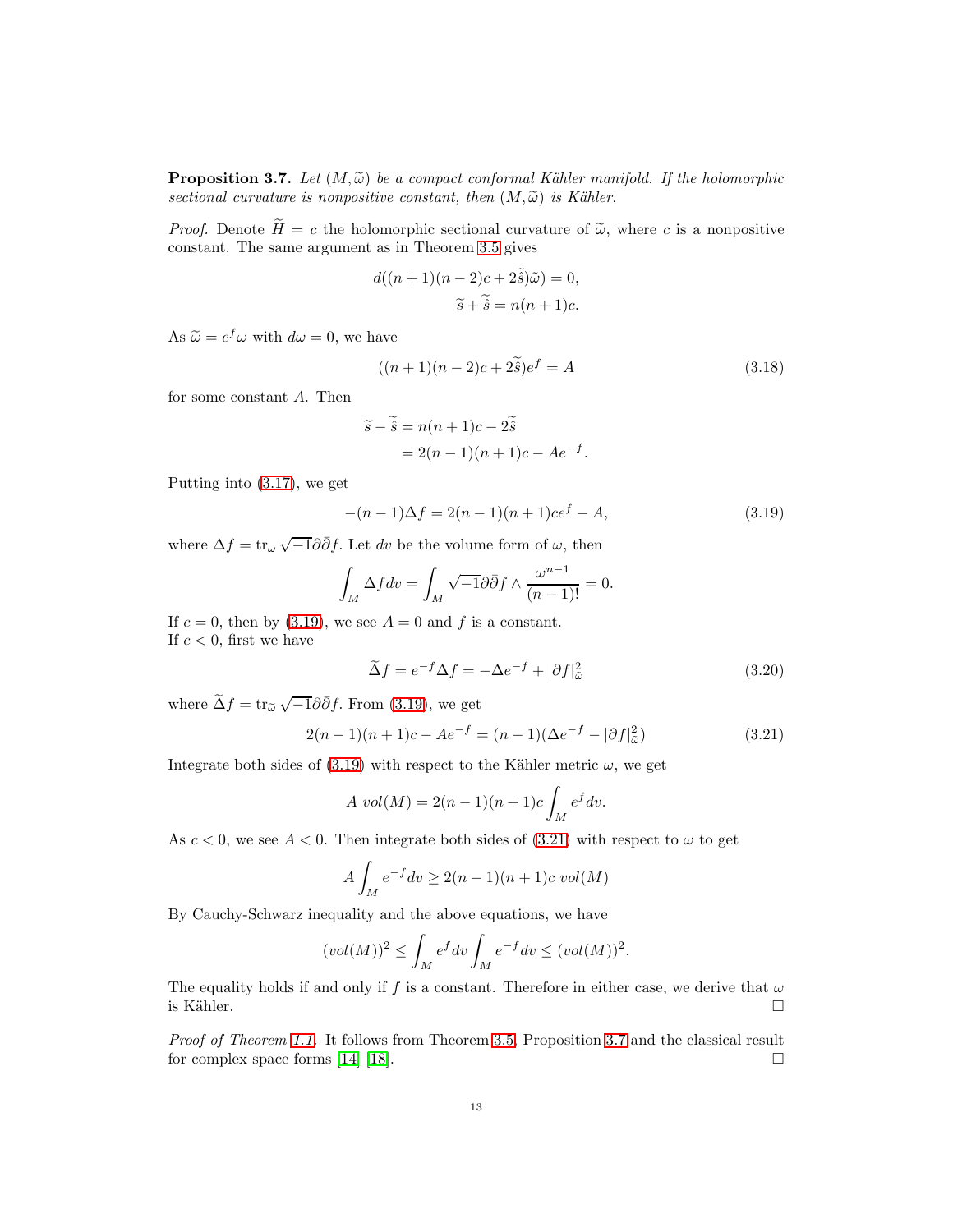We use Proposition [3.4](#page-10-0) and the conformal trick to construct complete non-Kähler metrics on  $\mathbb{C}^n$  with pointwise constant but not globally constant holomorphic sectional curvature. We also give an example of complete non-Kähler metrics on  $\mathbb{C}^n$  with zero holomorphic sectional curvature and nonvanishing curvature tensor. This gives the proof of Proposition [1.4](#page-1-0) and Proposition [1.6](#page-1-1) .

<span id="page-13-0"></span>**Example 3.8.** Let  $\omega = \sum_{i=1}^{n} \sqrt{-1} dz^i \wedge d\bar{z}^i$  be the flat Euclidean metric on  $\mathbb{C}^n$  with curvature  $R = 0$ . Let  $f = c|z|^2 = c \sum_{i=1}^n |z_i|^2$ , where c is a nonzero real number and  $\tilde{\omega} = e^f \omega$ . Then  $\partial_i \partial_{\tilde{j}} f = c \delta_{ij}$  and by [\(3.15\)](#page-11-2),  $\tilde{R}_{i\bar{j}k\bar{l}} = -ce^f \delta_{ij} \delta_{kl}$ . The symmetric curvature tensor  $\widetilde{K}$  is

$$
\widetilde{K}_{i\overline{j}k\overline{l}} = \frac{1}{4} (\widetilde{R}_{i\overline{j}k\overline{l}} + \widetilde{R}_{k\overline{j}i\overline{l}} + \widetilde{R}_{i\overline{l}k\overline{j}} + \widetilde{R}_{k\overline{l}i\overline{j}})
$$

$$
= -\frac{ce^f}{2} (\delta_{ij}\delta_{kl} + \delta_{il}\delta_{kj})
$$

$$
= -\frac{ce^{-f}}{2} (\widetilde{h}_{i\overline{j}}\widetilde{h}_{k\overline{l}} + \widetilde{h}_{i\overline{l}}\widetilde{h}_{k\overline{j}}).
$$

By Proposition [3.4,](#page-10-0) the holomorphic sectional curvature  $H = -ce^{-f}$  is pointwise constant but not globally constant. When  $c > 0$ , we see that  $\tilde{\omega} = e^{c|z|^2} \omega$  is complete.

<span id="page-13-1"></span>Example 3.9. Let  $\omega = \sqrt{-1} \partial \bar{\partial} \log(1+|z|^2)$  be the restriction of the Fubini-Study metric on  $\mathbb{C}^n$ . Then

$$
h_{i\bar{j}} = \frac{(1+|z|^2)\delta_{ij} - \bar{z}_i z_j}{(1+|z|^2)^2}.
$$

Also, the holomorphic sectional curvature of  $\omega$  is constant 2 ( [\[42\]](#page-18-0)), so we have

$$
R_{i\bar{j}k\bar{l}} = h_{i\bar{j}}h_{k\bar{l}} + h_{i\bar{l}}h_{k\bar{j}}.
$$

Let  $f = 2\log(1+|z|^2)$  and  $\tilde{\omega} = e^f \omega$ . As  $\partial_i \partial_{\tilde{j}} f = 2h_{i\tilde{j}}$ , we have

$$
\widetilde{R}_{i\bar{j}k\bar{l}} = e^f(h_{i\bar{j}}h_{k\bar{l}} + h_{i\bar{l}}h_{k\bar{j}} - 2h_{i\bar{j}}h_{k\bar{l}}) = e^f(h_{i\bar{l}}h_{k\bar{j}} - h_{i\bar{j}}h_{k\bar{l}}).
$$

The symmetric curvature tensor is

$$
\widetilde{K}_{i\overline{j}k\overline{l}} = \frac{1}{4} (\widetilde{R}_{i\overline{j}k\overline{l}} + \widetilde{R}_{k\overline{j}i\overline{l}} + \widetilde{R}_{i\overline{l}k\overline{j}} + \widetilde{R}_{k\overline{l}i\overline{j}}) = 0.
$$

So the holomorphic sectional curvature of  $\tilde{\omega}$  is zero, but the curvature is nowhere vanishing. Also,  $\tilde{\omega} = \sqrt{-1}((1+|z|^2)\delta_{ij} - \bar{z}_iz_j)dz^i \wedge d\bar{z}^j$  is complete on  $\mathbb{C}^n$ .

<span id="page-13-2"></span>Example 3.10. let  $\omega = -\sqrt{-1}\partial\bar{\partial}\log(1-|z|^2)$  be the Bergman metric on the unit ball  $\mathbb{B}^n$ . Then

$$
h_{i\bar{j}} = \frac{(1 - |z|^2)\delta_{ij} + \bar{z}_i z_j}{(1 - |z|^2)^2}.
$$

Also, the holomorphic sectional curvature of  $\omega$  is constant -2. Then we have

$$
R_{i\bar{j}k\bar{l}} = -(h_{i\bar{j}}h_{k\bar{l}} + h_{i\bar{l}}h_{k\bar{j}}).
$$

Let  $f = 2 \log(1 - |z|^2)$  and  $\tilde{\omega} = e^f \omega$ . Similarly,

$$
\widetilde{R}_{i\bar{j}k\bar{l}} = e^f(-h_{i\bar{j}}h_{k\bar{l}} - h_{i\bar{l}}h_{k\bar{j}} + 2h_{i\bar{j}}h_{k\bar{l}}) = e^f(h_{i\bar{j}}h_{k\bar{l}} - h_{i\bar{l}}h_{k\bar{j}}).
$$

The symmetric curvature tensor  $K_{i\bar{j}k\bar{l}}=0$ . So the holomorphic sectional curvature of  $\tilde{\omega}$ is zero, but the curvature is nonzero everywhere. As  $\tilde{h}_{i\bar{j}} = (1 - |z|^2)\delta_{ij} + \bar{z}_i z_j$ ,  $\tilde{\omega}$  is not complete. The completion is  $\overline{\mathbb{B}^n}$ .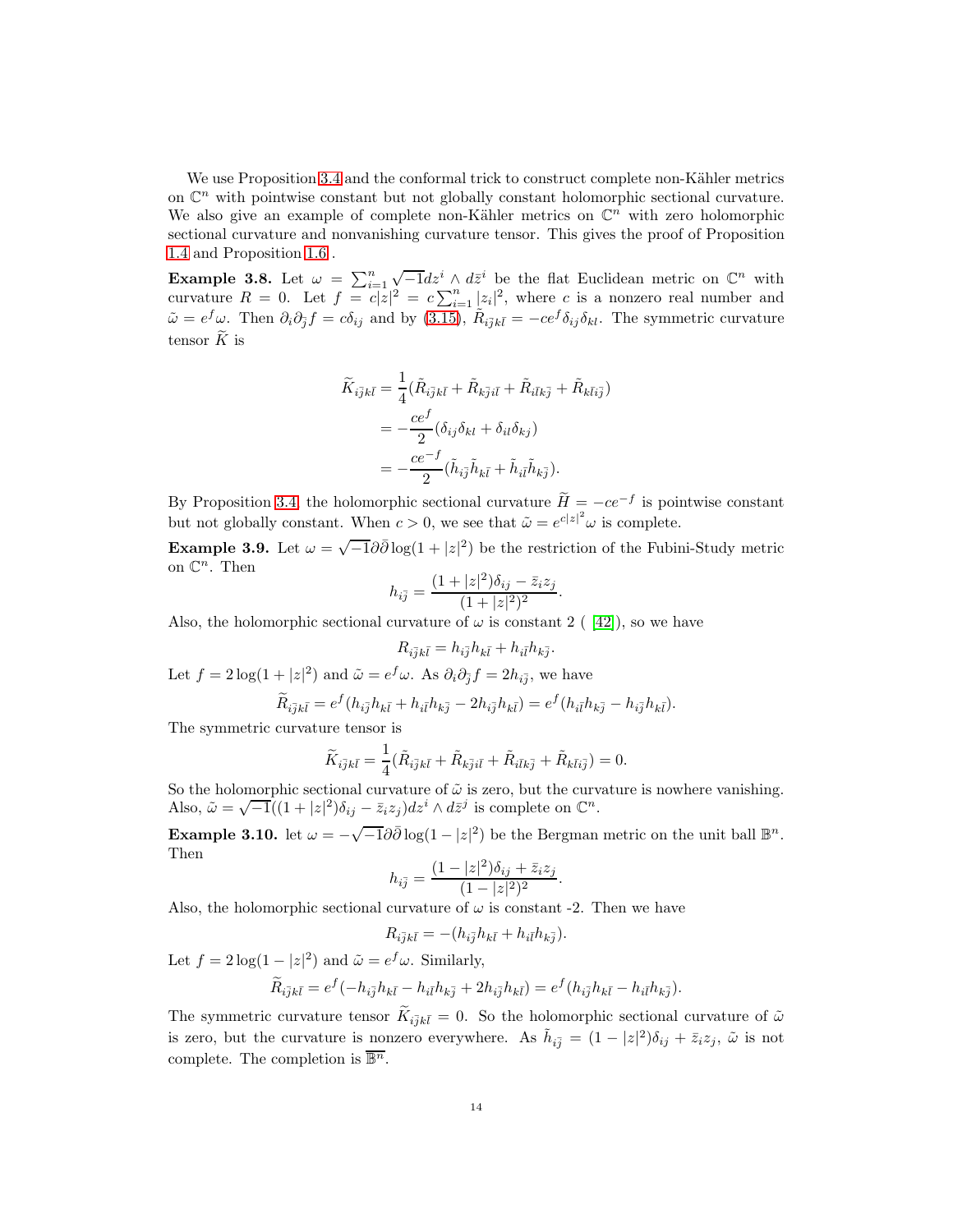### 4. k-Gauduchon metrics

In this section, we study the k-Gauduchon metrics on complex manifolds.

Recall that a Gauduchon metric (or called standard metric) is a Hermitian metric satisfying  $\partial \bar{\partial} \omega^{n-1} = 0$ . On a compact complex manifold, there exist a unique Gauduchon metric in the conformal class of any Hermitian metric [\[11\]](#page-17-23). For  $1 \leq k \leq n-1$ , Fu-Wang-Wu consider the following equation in [\[8\]](#page-17-11)

$$
\partial \bar{\partial} \omega^k \wedge \omega^{n-k-1} = 0. \tag{4.1}
$$

A Hermitian metric is called k-Gauduchon if  $(4.1)$  is satisfied. We use the torsion 1-form and operators on Hermitian manifolds to study k-Gauduchon metrics. First, direct computation gives

$$
\partial \overline{\partial} \omega^k \wedge \omega^{n-1-k} = \frac{k}{n-1} \partial \overline{\partial} \omega^{n-1} - k(n-k-1) \partial \omega \wedge \overline{\partial} \omega \wedge \omega^{n-3}.
$$
 (4.2)

<span id="page-14-4"></span>**Lemma 4.1.** *Let*  $(M, \omega)$  *be a compact Hermitian manifold. Then* 

$$
*(\sqrt{-1}\partial\bar{\partial}\omega^{n-1}) = (n-1)!(\hat{s} - s + |\partial^*\omega|^2).
$$

*So*  $\omega$  *is Gauduchon if and only if*  $s - \hat{s} = |\partial^* \omega|^2$ .

*Proof.* As  $*\omega = \frac{\omega^{n-1}}{(n-1)}$  $\frac{a}{(n-1)!}$ , we have

$$
*\partial \overline{\partial} \omega^{n-1} = (n-1)!\partial^* \overline{\partial}^* \omega = (n-1)!\sqrt{-1}\partial^* \tau.
$$

Then it follows from  $(2.18)$ .

We will assume  $n \geq 3$  in the following discussion.

<span id="page-14-3"></span>**Lemma 4.2.** *Let*  $(M, \omega)$  *be a compact Hermitian manifold. Then* 

$$
*(\sqrt{-1}\partial\omega\wedge\bar{\partial}\omega\wedge\frac{\omega^{n-3}}{(n-3)!})=|\partial^*\omega|^2-|\partial\omega|^2,
$$
\n(4.3)

*or equivalently ,*

$$
\Lambda^3(\sqrt{-1}\partial\omega\wedge\bar{\partial}\omega)=6(|\partial^*\omega|^2-|\partial\omega|^2).
$$

*Proof.* First, as  $\Lambda \partial \omega = -\sqrt{-1} \bar{\partial}^* \omega$  and  $\Lambda L \bar{\partial}^* \omega = (n-1) \bar{\partial}^* \omega$ , we see the  $(2, 1)$  form

$$
\partial\omega+\frac{\sqrt{-1}}{n-1}L\bar\partial^*\omega
$$

is primitive. By Proposition 6.29 in [\[34\]](#page-17-21), for a primitive  $\alpha \in \Omega^{p,q}$  with  $p + q = k$ ,

$$
*\alpha = (-1)^p (\sqrt{-1})^{k^2} \frac{L^{n-k} \alpha}{(n-k)!}.
$$
\n(4.4)

So

$$
*\partial\omega = \sqrt{-1}\partial\omega \wedge \frac{\omega^{n-3}}{(n-3)!} - \frac{n-2}{(n-1)!}\bar{\partial}^*\omega \wedge \omega^{n-2} - \frac{\sqrt{-1}}{n-1} * L\bar{\partial}^*\omega
$$
 (4.5)

By  $*L = \Lambda *$  and  $(4.4)$ ,

$$
\frac{\sqrt{-1}}{n-1} * L\bar{\partial}^* \omega = \frac{1}{n-1} \Lambda(\bar{\partial}^* \omega \wedge \frac{\omega^{n-1}}{(n-1)!})
$$

$$
= \bar{\partial}^* \omega \wedge \frac{\omega^{n-2}}{(n-1)!},
$$

<span id="page-14-2"></span><span id="page-14-1"></span><span id="page-14-0"></span>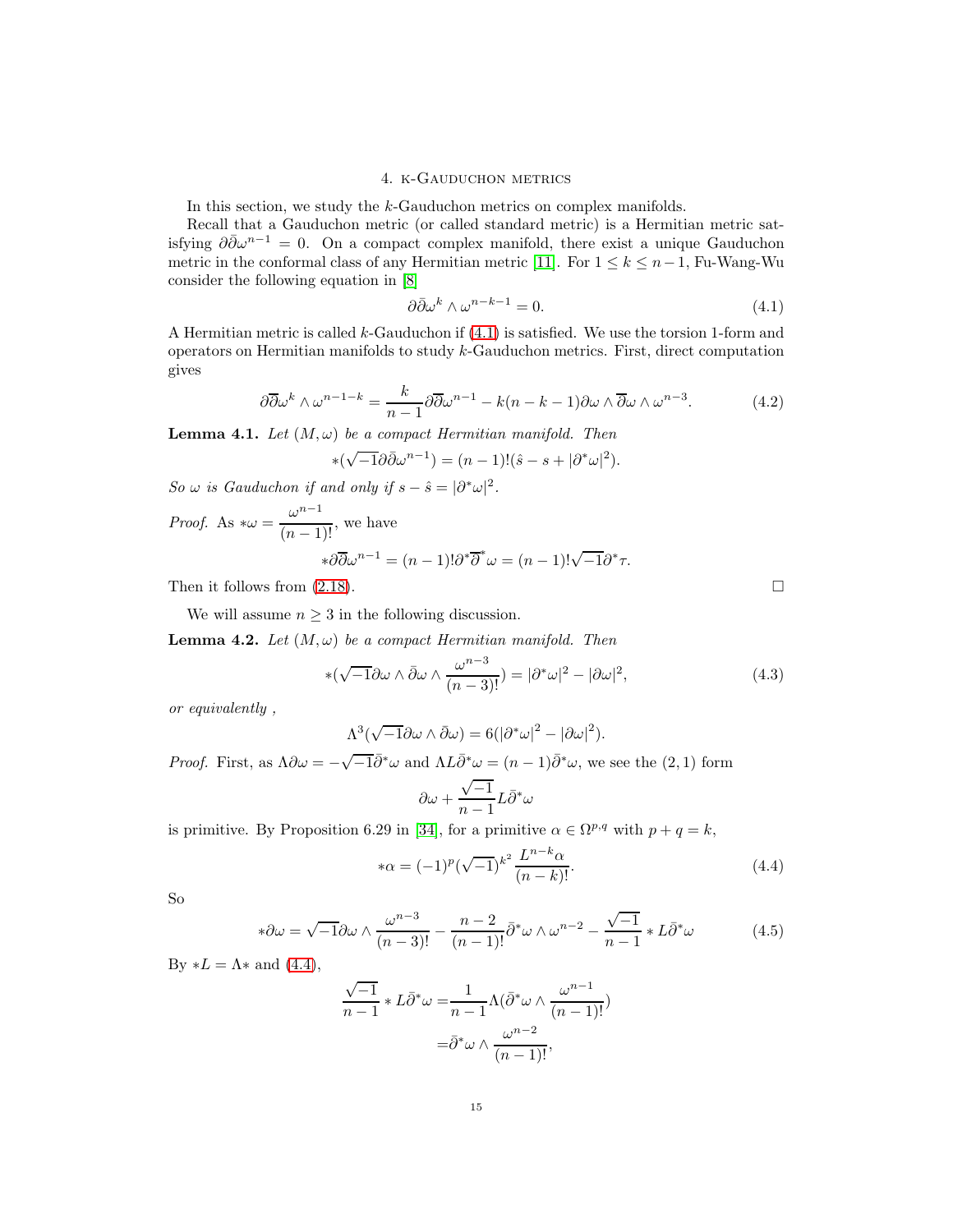where we use [\(2.10\)](#page-5-5) in the last equality. Therefore,

$$
*\partial\omega = \sqrt{-1}\partial\omega \wedge \frac{\omega^{n-3}}{(n-3)!} - \bar{\partial}^*\omega \wedge \frac{\omega^{n-2}}{(n-2)!}.
$$
\n(4.6)

Thus with  $*\bar{\partial}^*\omega = \frac{\partial \omega^{n-1}}{(n-1)}$  $\frac{6a}{(n-1)!}$ , we get

$$
|\partial \omega|^2 dv = -\sqrt{-1} \partial \omega \wedge \bar{\partial} \omega \wedge \frac{\omega^{n-3}}{(n-3)!} - \partial \omega \wedge \partial^* \omega \wedge \frac{\omega^{n-2}}{(n-2)!}
$$

$$
= -\sqrt{-1} \partial \omega \wedge \bar{\partial} \omega \wedge \frac{\omega^{n-3}}{(n-3)!} + |\partial^* \omega|^2 dv.
$$

Consequently,

$$
\ast(\sqrt{-1}\partial\omega\wedge\bar{\partial}\omega\wedge\frac{\omega^{n-3}}{(n-3)!}) = |\partial^*\omega|^2 - |\partial\omega|^2. \tag{4.7}
$$

 $\Box$ 

Then we have the following lemma.

<span id="page-15-1"></span>**Lemma 4.3.** Let  $(M, \omega)$  be a compact Hermitian manifold and k be an integer such that  $1 \leq k \leq n-1$ *. Then* 

$$
\begin{aligned}\n& * \left( \sqrt{-1} \partial \overline{\partial} \omega^k \wedge \omega^{n-k-1} \right) \\
&= k(n-2)! \left( \frac{k-1}{n-2} |\partial^* \omega|^2 + \frac{n-k-1}{n-2} |\partial \omega|^2 - s + \hat{s} \right)\n\end{aligned} \tag{4.8}
$$

*Proof.* It is a combination of  $(4.2)$ , Proposition [2.18,](#page-7-0) and Lemma [4.2.](#page-14-3)

Remark 4.4. An integral version of the above two lemmas is given by Proposition 5.1 [\[24\]](#page-17-4). We are curious about the pointwise equality and do the above calculation. Similar formulas are also obtained in [\[9\]](#page-17-12) and [\[19\]](#page-17-26).

Consequently, we have the following characterization.

<span id="page-15-0"></span>**Proposition 4.5.** *Let*  $(M, \omega)$  *be a Hermitian manifold and* k *be an integer such that*  $1 \leq$  $k \leq n - 1$ *. Then the following are equivalent:* 

(1)  $\omega$  *is k-th Gauduchon*;

$$
(2) \ \Lambda^{k+1}(\sqrt{-1}\partial\bar{\partial}\omega^k) = 0;
$$

(3) 
$$
s - \hat{s} = \frac{k-1}{n-2} |\partial^* \omega|^2 + \frac{n-1-k}{n-2} |\partial \omega|^2
$$
.

*Proof.* As  $*\omega^k = \frac{k! \omega^{n-k}}{(n-k)!}$  $\frac{n\pi}{(n-k)!}$  (see e.g., [\[42\]](#page-18-0)), we have

$$
\frac{1}{(k+1)!} \Lambda^{k+1}(\sqrt{-1}\partial\bar{\partial}\omega^k) = \sqrt{-1}\partial\bar{\partial}\omega^k \wedge \frac{\omega^{n-k-1}}{(n-k-1)!}.\tag{4.9}
$$

Then it follows from Lemma [4.3.](#page-15-1)

<span id="page-15-2"></span> $\Box$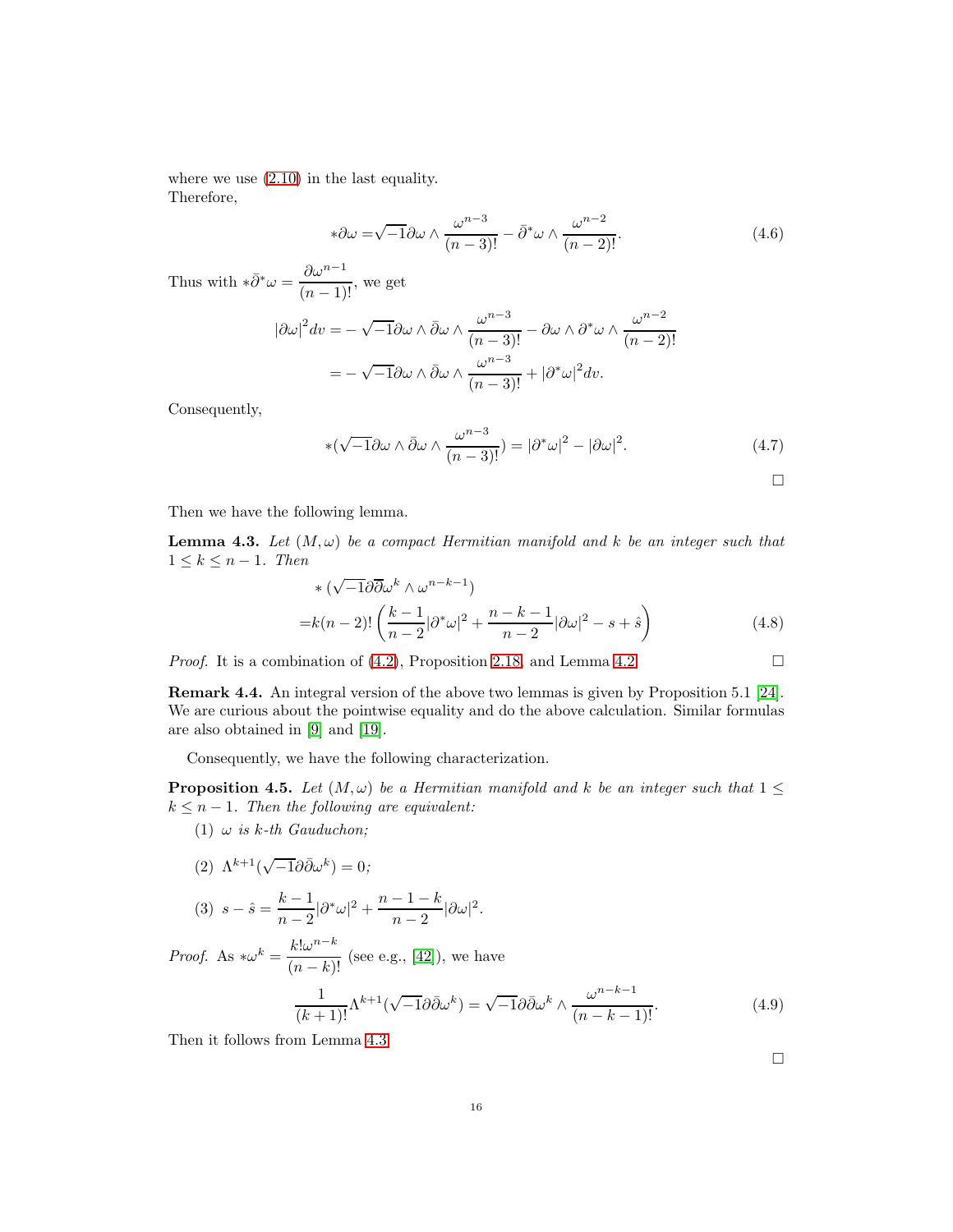**Corollary 4.6.** *If*  $(M, \omega)$  *is* k-Gauduchon, then  $s \geq \hat{s}$ . In particular, if  $(M, \omega)$  is pluriclosed *or Astheno-Kähler, then*  $s \geq \hat{s}$ *.* 

**Corollary 4.7.** Let  $(M, \omega)$  be a compact Hermitian manifold and k be an integer such that  $1 \leq k \leq n-1$ . Then the following are equivalent:

(1)  $\omega$  *is* k-Gauduchon for all k,  $1 \leq k \leq n-1$ ;

$$
(2) \ |\partial \omega|^2 = |\partial^* \omega|^2 = \langle \partial \partial^* \omega, \omega \rangle.
$$

This follows from Lemma [4.1](#page-14-4) and Proposition [4.5.](#page-15-0)

Remark 4.8. Note that

$$
\sqrt{-1}\partial\overline{\partial}\omega^k \wedge \omega^{n-k-1} = k(\partial\overline{\partial}\omega \wedge \omega^{n-2} + (k-1)\partial\omega \wedge \overline{\partial}\omega \wedge \omega^{n-3}).
$$

So for  $1 \leq p, q \leq n-1$ , if  $\omega$  is p-Gauduchon and q-Gauduchon for  $p \neq q$ , then  $\omega$  is  $k$ -Gauduchon for all  $k$ .

Using Proposition 4.5, we are able to obtain the following result which gives a slight generalization of Proposition 3.8 in [\[19\]](#page-17-26).

**Proposition 4.9.** Let  $(M, \omega)$  be a compact Hermitian manifold and k be an integer such *that*  $1 \leq k \leq n-2$ *. If*  $\omega$  *is locally conformal Kähler satisfying* 

$$
\int_{M} \Lambda^{k+1} (\sqrt{-1} \partial \bar{\partial} \omega^{k}) dv = 0, \qquad (4.10)
$$

*then*  $(M, \omega)$  *is Kähler.* 

*Proof.* By [\(4.2\)](#page-14-2) and [\(4.9\)](#page-15-2) (see also equality (5.1) in [\[24\]](#page-17-4)), for  $1 \le k \le n-2$ ,

$$
\frac{1}{(k+1)!} \int_M \Lambda^{k+1} (\sqrt{-1} \partial \bar{\partial} \omega^k) dv
$$
  
= 
$$
- \frac{k}{(n-k-2)!} \int_M \sqrt{-1} \partial \omega \wedge \bar{\partial} \omega \wedge \omega^{n-3}
$$
  
= 
$$
\frac{(n-3)!k}{(n-k-2)!} (||\partial \omega||^2 - ||\partial^* \omega||^2).
$$

If [\(4.10\)](#page-16-5) is satisfied, then

$$
\|\partial\omega\|^2=\|\partial^*\omega\|^2=\|\tau\|^2.
$$

As  $\omega$  is locally conformal Kähler, then by [\(2.9\)](#page-5-2) and [\(3.1\)](#page-8-3),

$$
\|\partial\omega\|^2 = \frac{1}{n-1}\|\tau\|^2.
$$

So  $\tau = 0$  for  $n \geq 3$  and  $\omega$  is Kähler.

<span id="page-16-5"></span>

#### **REFERENCES**

- <span id="page-16-1"></span>[1] Balas, A. Compact Hermitian manifolds of constant holomorphic sectional curvature. Math. Z. 189 (1985), no. 2, 193-210.
- <span id="page-16-0"></span>[2] Balas, A, Gauduchon, P. Any Hermitian metric of constant nonpositive (Hermitian) holomorphic sectional curvature on a compact complex surface is Kähler. Math. Z. 190 (1985), no. 1, 39-43.
- <span id="page-16-4"></span><span id="page-16-2"></span>[3] Boothby, W. Hermitian manifolds with zero curvature, Michigan Math. J. 5 (1958), no. 2, 229-233.
- <span id="page-16-3"></span>[4] Demailly, J.-P. Complex Analytic and Differential Geometry, book available at the author's webpage.
- [5] Diverio, S., Trapani, S. Quasi-negative holomorphic sectional curvature and positivity of the canonical bundle. [arXiv:1606.01381\(](http://arxiv.org/abs/1606.01381)2016).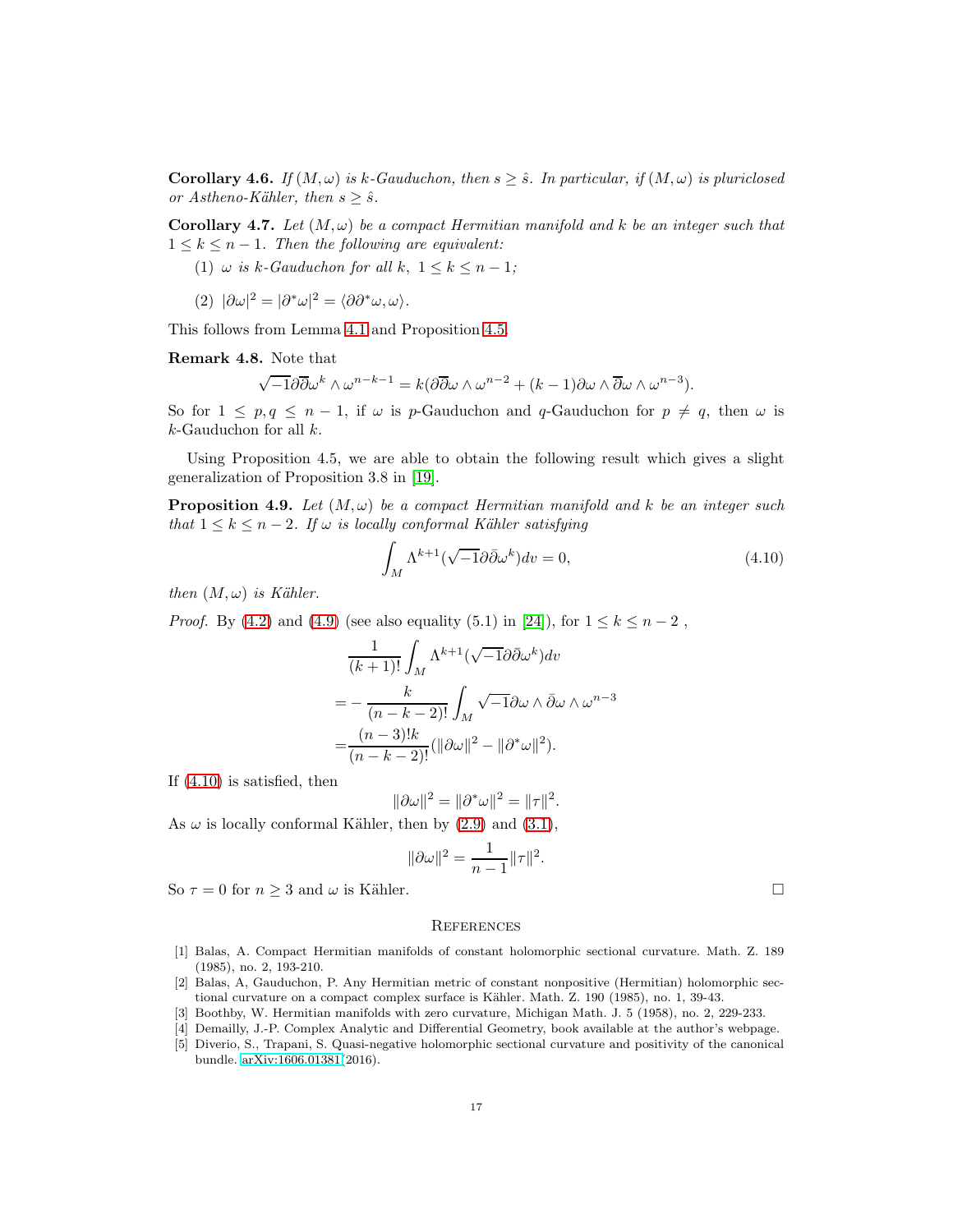- <span id="page-17-3"></span>[6] Dragomir, S., Ornea, L. Locally Conformal Kähler Geometry, Progress in Math. 155,Birkhäuser, Boston, Basel, 1998.
- <span id="page-17-11"></span>[7] Fino, F., Ugarte, L. On generalized Gauduchon metrics. Proc. Edinb. Math. Soc. (2) 56 (2013), no. 3, 733-753.
- [8] Fu, J., Wang, Z., Wu, D. Semilinear equations, the  $\gamma_k$  function, and generalized Gauduchon metrics. J. Eur. Math. Soc. (JEMS) 15 (2013), no. 2, 659-680.
- <span id="page-17-12"></span>[9] Fu, J., Zhou, X. Scalar curvatures in almost Hermitian geometry and some applications, [arXiv:1901.10130,](http://arxiv.org/abs/1901.10130) 2019.
- <span id="page-17-23"></span>[10] Gauduchon, P.Fibrés hermitiens à endomorphisme de Ricci non-négatif. Bull. Soc. math. France, 105, 113-140 (1977).
- [11] Gauduchon, P. La 1-forme de torsion d'une variété hermitienne compacte. (French) [Torsion 1-forms of compact Hermitian manifolds] . Math. Ann. 267 (1984), no. 4, 495-518. Bull. Soc. Math. France 105 (1977), no. 2, 113-140.
- <span id="page-17-18"></span>[12] Grauert, H, Reckziegel, H. Hermitesche Metriken und normale Familien holomorpher Abbildungen.Math. Z. 89 1965 108-125.
- <span id="page-17-7"></span>[13] Gray, A., Vanhecke, L. Almost Hermitian manifolds with constant holomorphic sectional curvature. Časopis Pěst. Mat., 104(2):170-179, 1979.
- <span id="page-17-14"></span><span id="page-17-1"></span>[14] Hawley, N.S. Constant holomorphic curvature, Canad. Math. J. 5 (1953), 53-56.
- [15] Heier, G., Lu, S., Wong, B. On the canonical line bundle and negative holomorphic sectional curvature, Math. Res. Lett., 17 (2010), no.6, 1101-1110.
- <span id="page-17-15"></span>[16] Heier, G., Lu, S.; Wong, B. Kähler manifolds of semi-negative holomorphic sectional curvature. J. Differential Geom., 104(3), 419-441, 2016.
- <span id="page-17-16"></span>[17] Heier, G., Lu, S.; Wong, B., Zheng, F. Reduction of manifolds with semi-negative holomorphic sectional curvature, [arXiv:1705.00605,](http://arxiv.org/abs/1705.00605) (2017).
- <span id="page-17-26"></span><span id="page-17-2"></span>[18] Igusa, J. On the structure of a certain class of Kähler manifolds, Amer. J. Math. 76 (1954), 669-678.
- [19] Ivanov, S., Papadopoulos, G. Vanishing theorems on  $(l \mid k)$  -strong Kähler manifolds with torsion. Adv. Math. 237 (2013), 147-164.MR3028575.
- <span id="page-17-0"></span>[20] Kobayashi, S., Nomizu, K. Foundations of Differential Geometry. Vol. II. Interscience Publishers John Wiley-Sons, Inc., New York-London-Sydney, 1969.
- <span id="page-17-19"></span><span id="page-17-10"></span>[21] Lee, M.-C. Compact hermitian manifolds with quasi-negative curvature, [arXiv:1810.07325](http://arxiv.org/abs/1810.07325) (2018).
- [22] Lejmi, M., Upmeier, M. Closed almost Kähler 4-manifolds of constant non negative Hermitian holomorphic sectional curvature are Kähler. [arXiv:1709.05210](http://arxiv.org/abs/1709.05210) (2017).
- <span id="page-17-20"></span>[23] Liu, K.,Yang, X. Geometry of Hermitian manifolds. Internat. J. Math. 23 (2012), no. 6, 1250055, 40 pp.
- <span id="page-17-17"></span><span id="page-17-4"></span>[24] Liu, K., Yang, X. Ricci curvatures on Hermitian manifolds. Trans. Amer. Math. Soc. 369 (2017), no. 7, 5157-5196.
- <span id="page-17-24"></span>[25] Ni, L., Zheng, F. Positivity and Kodaira embedding theorem, [arXiv:1804.09696](http://arxiv.org/abs/1804.09696) (2018).
- [26] Nie, X. Regularity of a complex Monge-Ampère equation on Hermitian manifolds. Comm. Anal. Geom. 22 (2014), no. 5, 833-856.
- <span id="page-17-6"></span>[27] Pedersen, H., Poon, Y.S., Swann, A. The Einstein-Weyl equations in complex and quaternionic geometry, Differential Geom. Appl. 3 (1993), 309-321.
- <span id="page-17-8"></span>[28] Sato, T., Sekigawa, K. Hermitian surfaces of constant holomorphic sectional curvature, Math.Z. 205 (1990), 659-668.
- <span id="page-17-9"></span>[29] Sekigawa, K., Koda, T. Compact Hermitian surfaces of pointwise constant holomorphic sectional curvature. Glasgow Math. Journal, Volume 37, Issue 3 September 1995 , pp. 343-349.
- <span id="page-17-25"></span>[30] Sherman, M., Weinkove, B. Local Calabi and curvature estimates for the Chern-Ricci flow. New York J. Math. 19 (2013), 565-582.
- <span id="page-17-22"></span>[31] Tosatti, V., Weinkove, B. On the evolution of a Hermitian metric by its Chern-Ricci form, J. Differential Geom. 99 (2015), no.1, 125-163.
- <span id="page-17-13"></span>[32] Tosatti, V., Yang, X. An extension of a theorem of Wu-Yau. J. Differential Geom. 107 (2017), no. 3, 573-579.
- <span id="page-17-5"></span>[33] Vaisman, I. On locally and globally conformal Kähler manifolds. Tran.AMS. Volume 262, Number 2, December 1980. 533-542.
- <span id="page-17-21"></span>[34] Voisin, C. Hodge Theory and Complex Algebraic Geometry. I. Translated from the French original by Leila Schneps. Cambridge Studies in Advanced Mathematics, 76. Cambridge University Press, Cambridge, 2002. x+322 pp. ISBN: 0-521-80260-1.